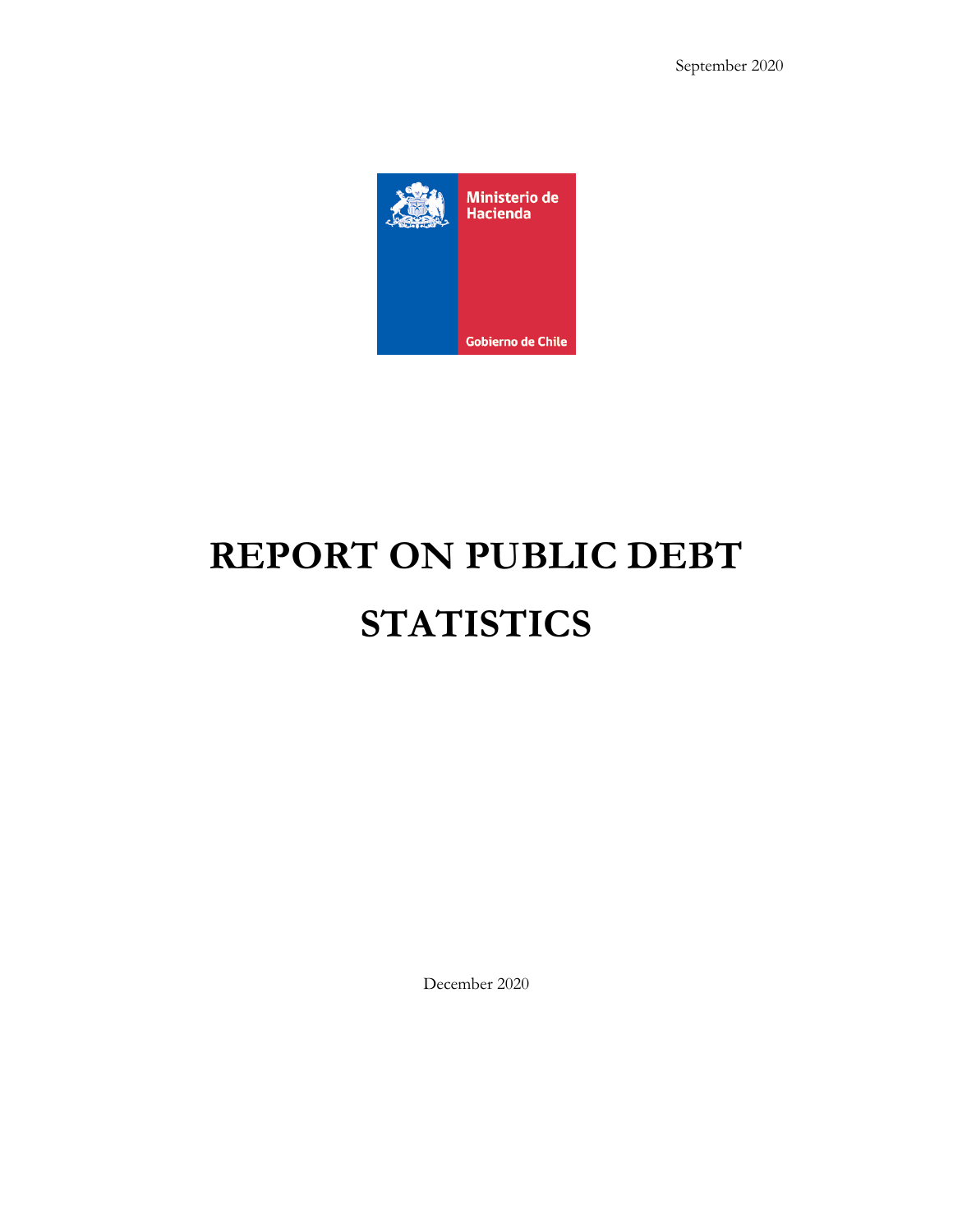# TABLE OF CONTENTS

| Н. 1.<br>$\text{II}.2.$<br>II.3.<br>II.4.<br>$\Pi$ . 5.<br>Assets, Liabilities and Amortizations of the Central Bank of Chile  15<br>Government Company Debt and Guaranteed Debt of the Rest of the Public Sector18 |  |
|---------------------------------------------------------------------------------------------------------------------------------------------------------------------------------------------------------------------|--|
|                                                                                                                                                                                                                     |  |
|                                                                                                                                                                                                                     |  |
|                                                                                                                                                                                                                     |  |
|                                                                                                                                                                                                                     |  |
|                                                                                                                                                                                                                     |  |
|                                                                                                                                                                                                                     |  |
|                                                                                                                                                                                                                     |  |
|                                                                                                                                                                                                                     |  |
|                                                                                                                                                                                                                     |  |
|                                                                                                                                                                                                                     |  |
|                                                                                                                                                                                                                     |  |
|                                                                                                                                                                                                                     |  |
|                                                                                                                                                                                                                     |  |
|                                                                                                                                                                                                                     |  |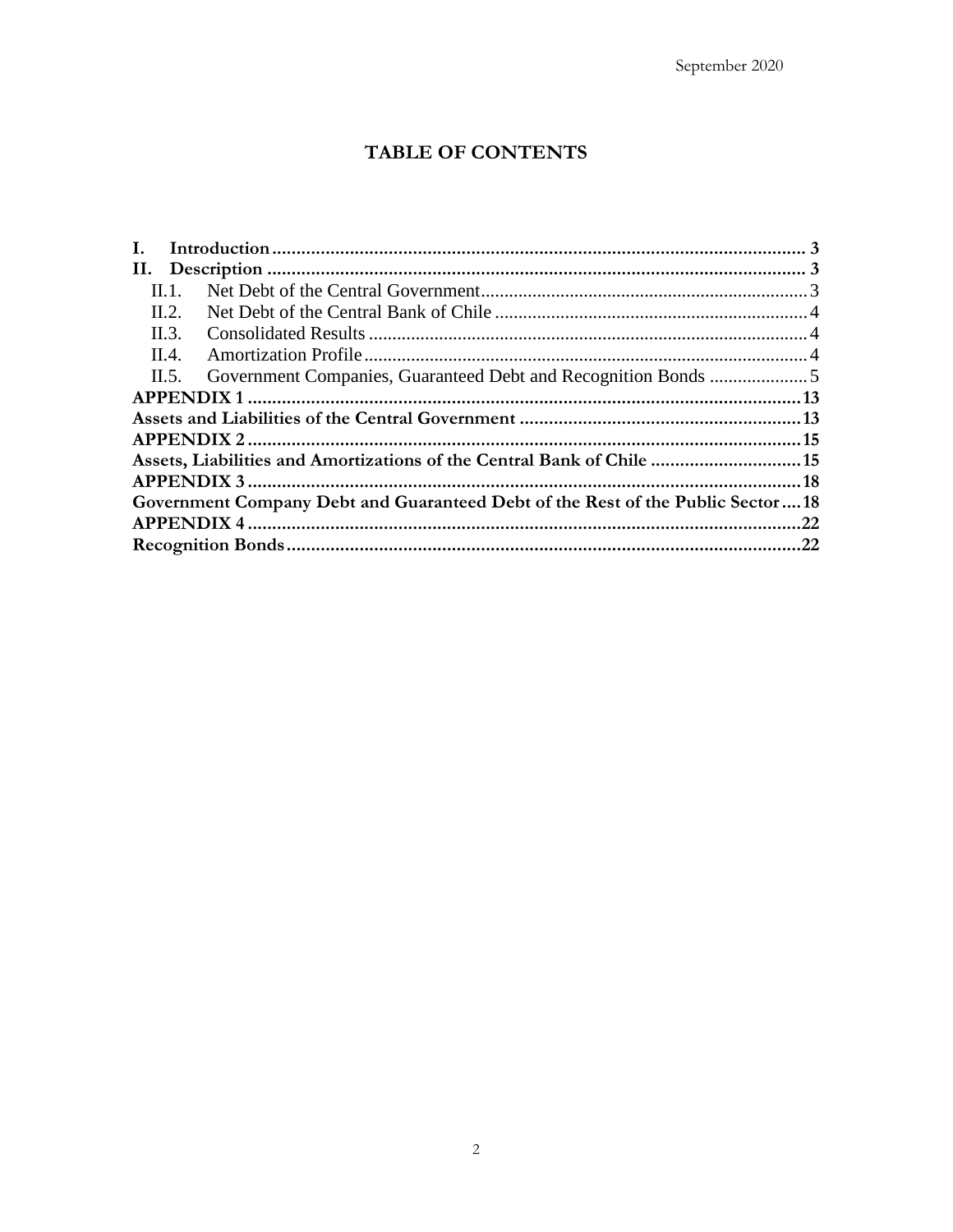## <span id="page-2-0"></span>**I. Introduction**

This report provides a systematized view of the statistics on assets and liabilities of the Central Government, the Central Bank and Government Companies. The figures correspond to the 12 months of each year from 2006 to 2020. The historical series are available from 1991 in an excel spread-sheet published on the institutional web page of the Ministry of Finance (https://www.hacienda.cl/english/work-areas/international-finance/public-debt-office).

This information is the result of a joint effort of different institutions. For the Central Government, the sources are the General Comptroller of the Republic (CGR), the Treasury Service (TS) and the Budget Office (Dipres). The Central Bank has collaborated closely with the Ministry of Finance in providing figures on its financial assets and liabilities in the format required for this report. As of 2002, the Central Bank began to include in the notes to its balance sheets the details necessary to reconstruct the figures that are presented in this report. The information on government companies was obtained from the audited financial statements, while data on guaranteed debt of the rest of the public sector was provided by the Treasury Service. Statistics on recognition bonds were provided by the Social Security Institute (in Spanish, IPS), ex Social Security Normalization Institute (in Spanish, INP).

The study considers the methodological change of GDP accounting, and the last GDP data available with its 2013 reference. In this sense, the figures –as a percentage of GDP- not necessarily fit with former reports. At the same time, Central Bank and Central Government data as of September 2020 is provisory.

### <span id="page-2-1"></span>**II. Description**

#### <span id="page-2-2"></span>**II.1. Net Debt of the Central Government**

At September 2020, gross debt of the Central Government totaled Ps 64,773,646 million, equal to 32.9% of GDP, a nominal increase of Ps. 9,380,477 million compared to December 2019. Investments in financial assets totaled Ps. 42,162,904 million in the same period, equal to 21.4% of GDP, 1.4% higher compared to December 2019.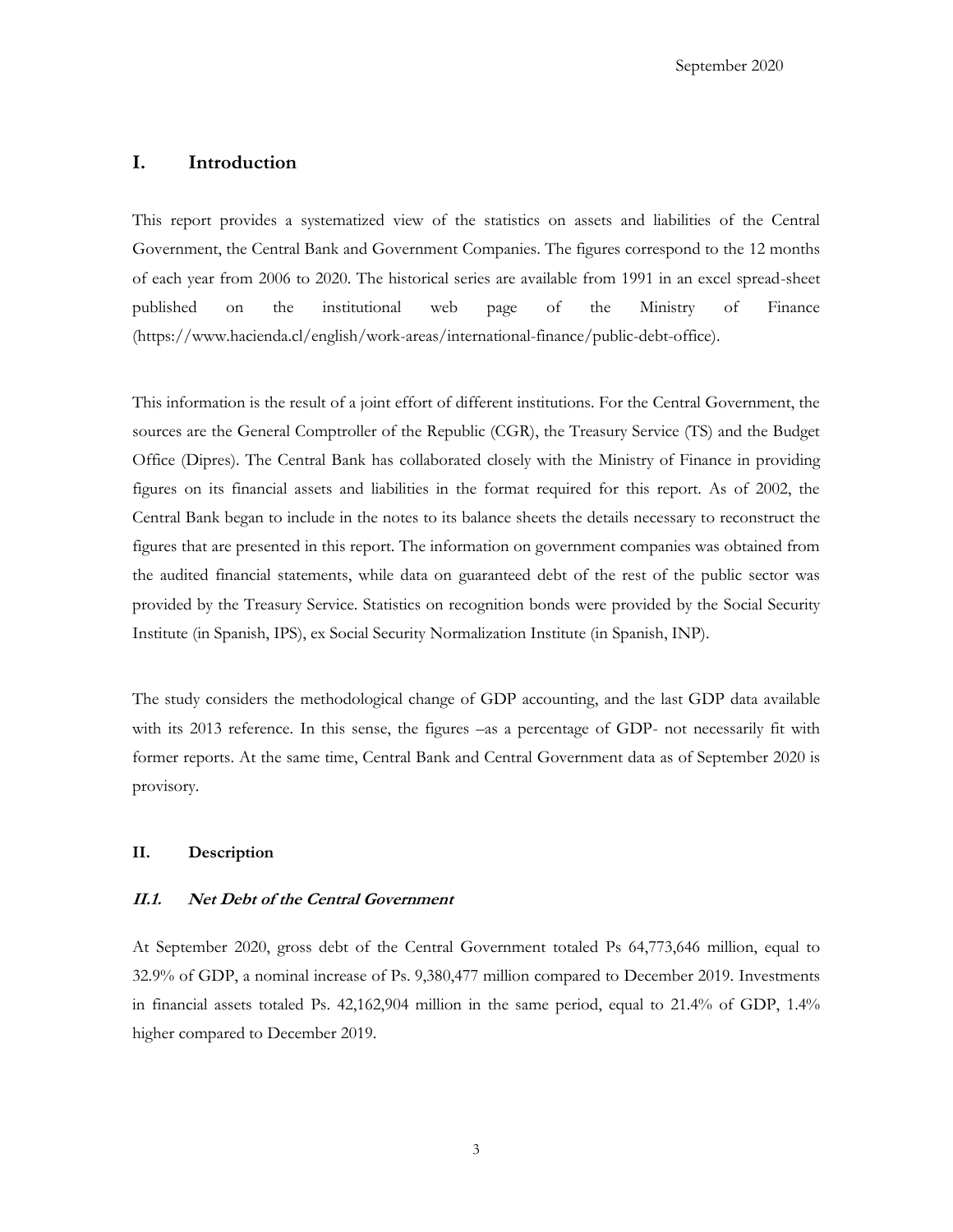The increase of financial liabilities and the decrease in financial assets (as a percentage of GDP), resulted in a net debt position of the Central Government by Ps. 22,610,742 million, reaching 7.9% of GDP as of September 2020, in comparison to 7.9% of December 2019.

## <span id="page-3-0"></span>**II.2. Net Debt of the Central Bank of Chile**

The Central Bank of Chile liabilities as of Septemebr 2020 were equal to 17.2% of GDP, 6.7 percentage points higher than December 2019. Central Bank assets were equal to 18.8% of GDP, which represents an increase of 2.7 percentage points in comparison to December 2019.

The Central Bank recorded net liabilities of -Ps. 3,223,661, equal to a -1.6% of GDP, higher than the - 5.6% of GDP recorded in December 2019.

## <span id="page-3-1"></span>**II.3. Consolidated Results**

The consolidated gross debt of the Central Government and the Central Bank of Chile was equal to 49.8% of GDP as of September 2020, 11.8 percentage points higher than it was at the end of 2019. The consolidated net creditor position was equal to 13.5% of GDP, with a decrease of net debtor position by Ps. 22,130,792 million compared to the end of 2019.

#### <span id="page-3-2"></span>**II.4. Amortization Profile**

The amortizations of consolidated debt of the Central Government and Central Bank present a regular path until 2025. The payments for 2020 are of Ps. 26,762,027, 95.97% corresponding to Central Bank obligations. From 2021 to 2025, amortization will average Ps. 3,574,056 million per year, with Central Bank debt accounting for 5.7% of the total. Debt maturing from 2026 and after should average Ps. 1,787,339 million per year, with 99.9% corresponding to Central Government debt, and 0.1% to Central Bank debt.

Amortizations for 2021-2025 according denomination and maturity show that 84.8 % of debt corresponds to local currency debt and local inflation-indexed currency and that 15.2% to dollar denominated debt. For years after 2025, 38.7% of amortizations correspond to local inflation-indexed currency, 32.8% to local currency and 28.5% to dollars.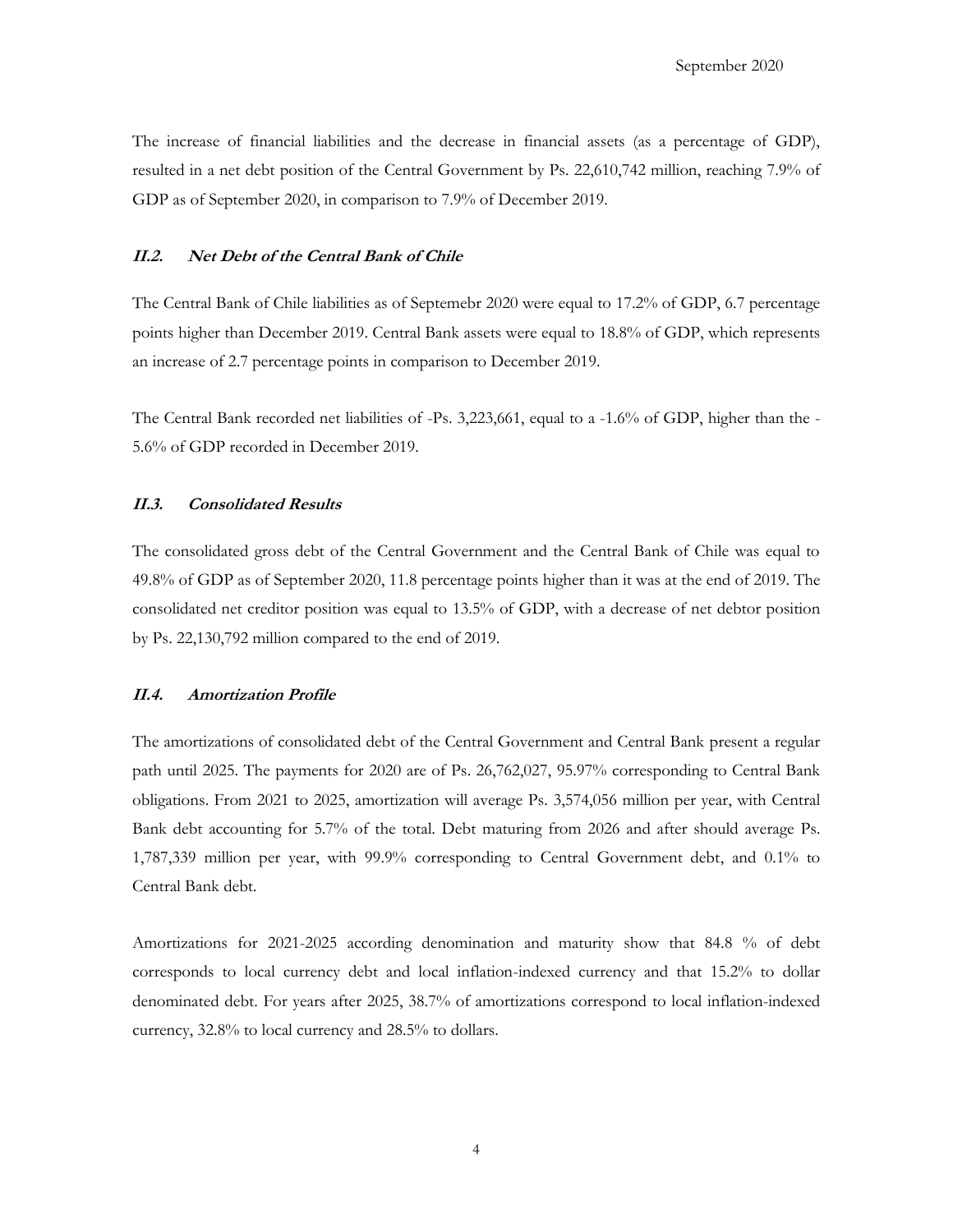#### <span id="page-4-0"></span>**II.5. Government Companies, Guaranteed Debt and Recognition Bonds**

This report includes complementary information on the financial assets and liabilities of government companies, and on the stock of outstanding recognition bonds. These liabilities, assets and debt are different in nature from what is considered public debt, and in keeping with standard international practices, they are presented separately and are not consolidated with the statistics on the Central Government and Central Bank. In this manner, it supplements and enriches the available information without distorting it and facilitates international comparisons related to public indebtedness.

When debt indicators are relatively low, which is the case for a great majority of government companies, their indebtedness consists of liabilities that have been assumed based on the capital of each corporation. These liabilities are backed by investment projects under way that must be financed by future operating revenues without compromising public credit, except for debt under government guarantee, which is identified separately.

As of September 2020 gross debt of the Government Companies was equal to 12.1% of GDP (Ps. 23,784,223 million), which represents an increase by Ps. 3,709,209 million in comparison to December 2019. At the same time, financial assets increased Ps. 2,240,175 million, reaching 2.0% of GDP. The net debt of these companies was equal to 10.0% of GDP.

In exceptional cases, when financial assets were not enough to guarantee the debt of government companies at a reasonable cost, the government has stepped in to guarantee part of the debt. As of September 2020, total guaranteed debt reached 1.8% of GDP, totally corresponding to local guaranteed debt (37.2% pertaining to Empresa de Ferrocarriles del Estado (the National Railroad Company) and 12.7% to Metro (the National Subway Company)). Other important component of Guaranteed debt is the Superior Education funding, authorized by law (Law number 20,027), which amounts Ps. 1,713,055 million, equivalent to 47.1% of total Local Guaranteed debt. Regarding the total Guaranteed debt, 100% of this debt was issued locally.

Finally, recognition bonds represent a government liability owed to affiliates of the old pension system who changed to the new pension fund system (AFPs). Although this liability is of a different nature, future payments will be required and must be considered. As of September 2020 the stock of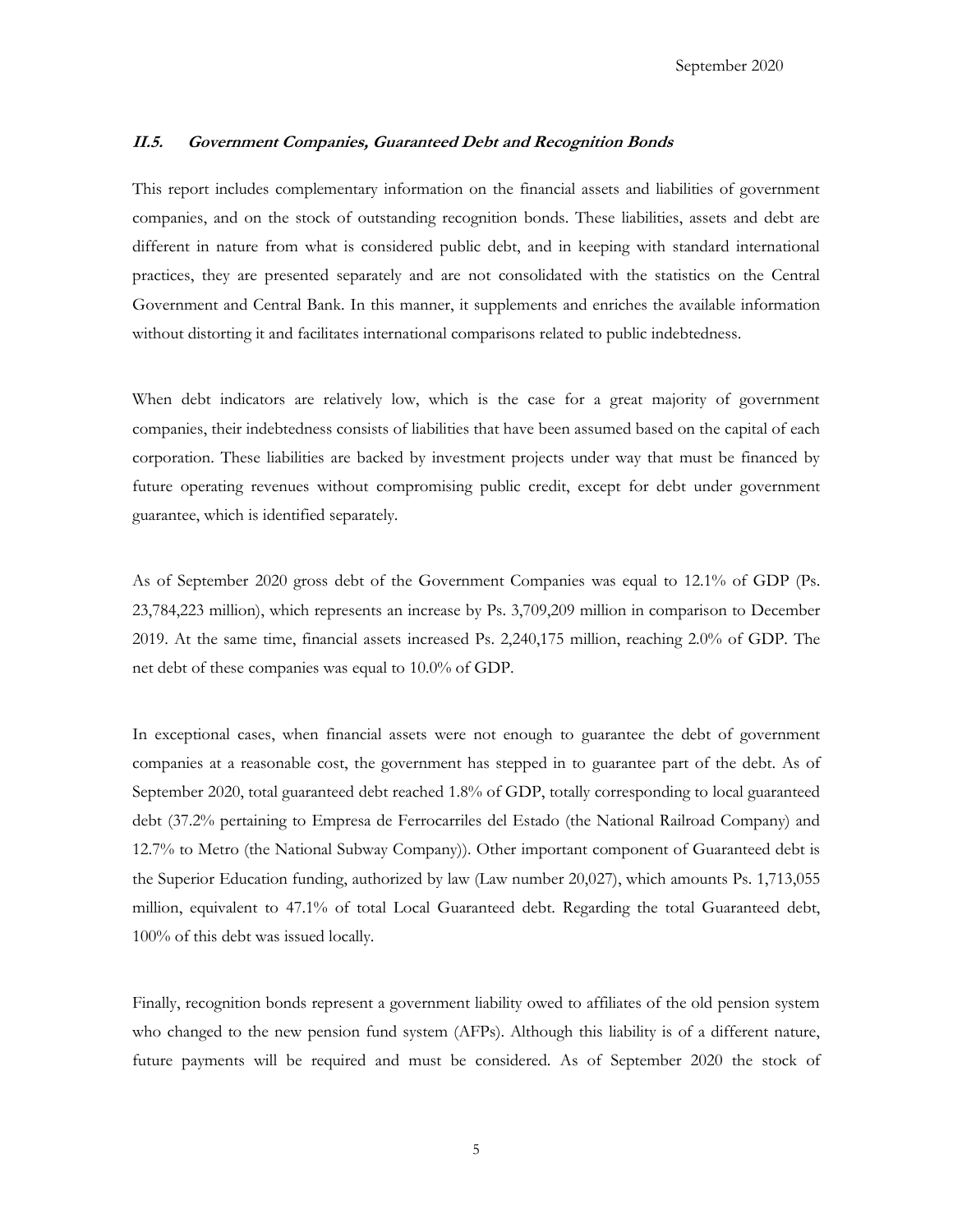recognition bonds was equal to 0.4% of the GDP, in line with the downward trend begun in 1985 that is projected to continue over the coming years (see Appendix 4).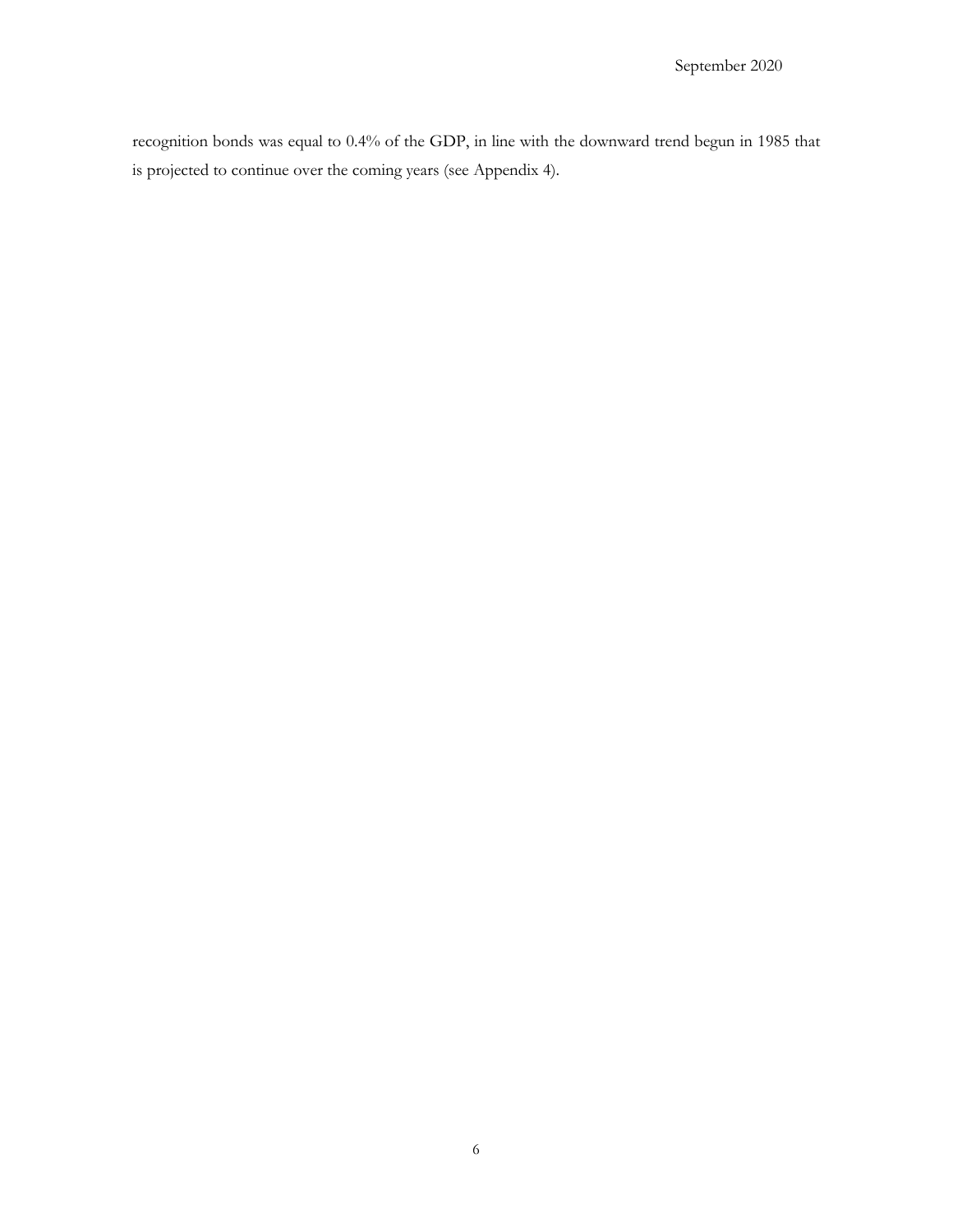



#### **Assets and Liabilities of the Central Government In millions at the end of each period**

|                                                                                            | 2009          | 2010        | 2011           | 2012         | 2013         | 2014         | 2015         | 2016       | 2017       | 2018           | 2019         | $sep-20$       |
|--------------------------------------------------------------------------------------------|---------------|-------------|----------------|--------------|--------------|--------------|--------------|------------|------------|----------------|--------------|----------------|
| 1. Liabilities in pesos                                                                    | 4.337.895     | 7.889.100   | 11.200.998     | 13.015.967   | 15.285.636   | 18.681.365   | 22,523,188   | 29.317.723 | 34.965.837 | 39.186.492     | 43.997.027   | 48.774.957     |
| 1.1. Government Promissory Notes with the Central Bank                                     | $\Omega$      | $\theta$    | $\overline{0}$ | $\theta$     | $\Omega$     | $\theta$     | $\Omega$     | $\Omega$   | $\Omega$   | $\Omega$       | $\Omega$     | $\Omega$       |
| 1.2. Foreign Debt                                                                          | $\Omega$      | 272.295     | 434.345        | 434.345      | 434.345      | 434.345      | 464.148      | 434.345    | 434.345    | 434.345        | 380.481      | $\Omega$       |
| 1.3. Others(a)                                                                             | 4.337.895     | 7.616.805   | 10.766.653     | 12.581.622   | 14.851.291   | 18.247.020   | 22.059.040   | 28.883.378 | 34.531.492 | 38.752.147     | 43.616.546   | 48,774,957     |
| 2. Assets in pesos                                                                         | 5.850.344     | 6.885.997   | 9.406.367      | 9.298.488    | 9.000.392    | 9.151.137    | 10.782.887   | 12.236.988 | 13.072.668 | 14.483.242     | 16.063.376   | 16.574.220     |
| 2.1 Assets in pesos not including gov't-owned companies (b)                                | 5.736.367     | 6.884.775   | 9.406.293      | 9.298.488    | 9.000.392    | 9.151.137    | 10,778,887   | 12.236.988 | 13.072.668 | 14.483.242     | 16.063.376   | 16.574.220     |
| 2.1.1 Deposits in the Central Bank                                                         | 17.199        | 69.091      | 125.981        | 158.330      | 200.952      | 1.117.977    | 296.689      | 463.976    | $\Omega$   | $\overline{0}$ | $\theta$     | $\Omega$       |
| 2.1.2 Central Bank Notes                                                                   | 129.185       | 135,776     | 444.858        | 474.927      | 444.216      | 58.381       | 10.365       | 395.200    | 437.030    | 363.230        | 152.096      | 197.930        |
| 2.1.3 Others <sup>(c)</sup>                                                                | 5.589.983     | 6.679.908   | 8.835.454      | 8.665.232    | 8.355.224    | 7.974.780    | 10.471.833   | 11.377.812 | 12.635.638 | 14.120.013     | 15.911.280   | 16.376.290     |
| 2.2 Financial debt of gov't companies owed to the government                               | 113,977       | 1.223       | 74             | $\theta$     | $\Omega$     | $\Omega$     | 4.000        | $\Omega$   | $\Omega$   | $\Omega$       | $\Omega$     | $\Omega$       |
| 3. Net liabilities in pesos: $(1) - (2)$                                                   | $-1.512.449$  | 1.003.103   | 1.794.631      | 3.717.479    | 6.285.244    | 9.530.228    | 11.740.301   | 17.080.735 | 21.893.169 | 24.703.249     | 27.933.651   | 32.200.737     |
| 4. Liabilities in dollars                                                                  | 2.530         | 3.514       | 4.448          | 5.227        | 4.330        | 5.829        | 7.121        | 9.430      | 12.101     | 13.920         | 15.305       | 20.395         |
| 4.1 Government promissory notes with the Central Bank (c)                                  | $\Omega$      | $\theta$    | $\Omega$       | $\Omega$     | $\Omega$     | $\Omega$     | $\theta$     | $\Omega$   | $\Omega$   | $\Omega$       | $\Omega$     | $\Omega$       |
| 4.2 Foreign debt                                                                           | 2.530         | 3.514       | 4.448          | 5.227        | 4.330        | 5.829        | 7.121        | 9.430      | 12.101     | 13.920         | 15.305       | 20.395         |
| 5. Assets in dollars (d)                                                                   | 19.633        | 22,307      | 27.920         | 31.382       | 31.133       | 32.162       | 31,477       | 32.637     | 34.800     | 33.800         | 31.829       | 32.619         |
| 5.1 Central Bank deposits                                                                  | 453           | 529         | 1.284          | 978          | 214          | 179          | 174          | 474        | 517        | 1.250          | 961          | $\overline{0}$ |
| 5.2 Central Bank notes                                                                     |               | $\Omega$    | $\Omega$       | $\Omega$     | $\theta$     | $\theta$     | $\theta$     | $\Omega$   | $\Omega$   | $\Omega$       | $\theta$     | $\theta$       |
| 5.3 Others <sup>(d)</sup>                                                                  | 19.180        | 21.778      | 26.636         | 30.404       | 30.919       | 31.983       | 31.303       | 32.163     | 34.283     | 32.550         | 30.868       | 32.619         |
| 6. Net liabilities in dollars: (4) -(5)                                                    | $-17.103$     | $-18.793$   | $-23.473$      | $-26.155$    | $-26.803$    | $-26.333$    | $-24.356$    | $-23.207$  | $-22.699$  | $-19.880$      | $-16.524$    | $-12.225$      |
| 7. Total Gross Financial Debt: $(1) + (4)$                                                 | 5.619.223     | 9.535.014   | 13.520.205     | 15.517.618   | 17.553.695   | 22.221.911   | 27.560.190   | 35.610.201 | 42.410.915 | 48.870.460     | 55.393.169   | 64.773.646     |
| 8. Total Financial Assets: $(2) + (5)$                                                     | 15,793,129    | 17.333.908  | 23.965.755     | 24.317.827   | 25.306.676   | 28,685,723   | 33.047.936   | 34.015.524 | 34.482.435 | 37.997.313     | 39,763,975   | 42.162.904     |
| 9. Total Net Financial Liabilities: (7) - (8)                                              | $-10.173.906$ | -7.798.894  | $-10.445.550$  | $-8.800.209$ | $-7.752.981$ | $-6.463.812$ | $-5.487.747$ | 1.594.677  | 7.928.480  | 10.873.146     | 15.629.194   | 22.610.742     |
| <b>EXCHANGE RATE EFFECT:</b>                                                               |               |             |                |              |              |              |              |            |            |                |              |                |
| 10. Total Gross Financial Debt with Constant Exchange Rate <sup>(h)</sup> :                | 5.669.471     | 9.738.553   | 13.541.687     | 15.766.895   | 17.564.651   | 21.749.221   | 26.270.924   | 34.280.585 | 41.334.730 | 46.512.421     | 52.051.707   | 59.508.391     |
| 11. Total Financial Assets with Constant Exchange Rate <sup>(h)</sup> :                    | 16.183.042    | 18.625.927  | 24.100.611     | 25.814.426   | 25.385.443   | 26.077.703   | 27.348.998   | 29.413.666 | 31.387.655 | 32.271.654     | 32.814.724   | 33.741.531     |
| 12. Total Net Financial Liabilities with Constant Exchange Rate <sup>(h)</sup> : (10)-(11) | 10.513.571    | 8.887.375   | 10.558.924     | 10.047.531   | 7.820.792    | 4.328.482    | 1.078.074    | 4.866.919  | 9.947.075  | 14.240.766     | 19.236.983   | 25.766.861     |
|                                                                                            |               |             |                |              |              |              |              |            |            |                |              |                |
| 13. Exchange Rate Effect on Total Gross Financial Debt (7) - (10)                          | 50.248        | $203.538 -$ | 21.482         | 249.277 -    | 10.956       | 472.691      | 1.289.266    | 1.329.616  | 1.076.185  | 2.358.039      | 3.341.462    | 5.265.255      |
| 14. Exchange Rate Effect on Total Financial Assets (8) - (11)                              | 389.913       | 1.292.019 - | 134.856 -      | 1.496.599 -  | 78.767       | 2.608.021    | 5.698.938    | 4.601.858  | 3.094.780  | 5.725.659      | 6.949.252    | 8.421.373      |
| 15. Exchange Rate Effect on Total Net Financial Liabilities: (9) - (12)                    | 339.665       | 1.088,481   | 113,374        | 1.247.322    | 67.811       | 2.135.330    | 4.409.673    | 3.272.242  | 2.018.595  | $-3.367.620$   | $-3.607.789$ | $-3.156.119$   |
|                                                                                            |               |             |                |              |              |              |              |            |            |                |              |                |

(a) Includes Corfo Debt and Treasury Bonds.

(b) Excludes receivables due from the government under the old system.

(c) Includes local currency, cash equivalents, loans and placements.

(d) Includes the Economic and Social Stabilization Fund, the Pension Reserve Fund, the Petroleum Stabilization fund, the Infrastructure Fund, and the central government investment fund in foreign currency.

.e) The figures as a percentage of GDP was calculated considering the methodology change of Central Bank for GDP calculus, since 2003.<br>(f) The figures as a percentage of GDP was calculated considering the National Accounts

(g) Exchange rate corresponds to March 2010 . Exchange Rate effect is the difference between the items calculated with current rate of exchange and the same calculated with constant rate of exchange (March 2010).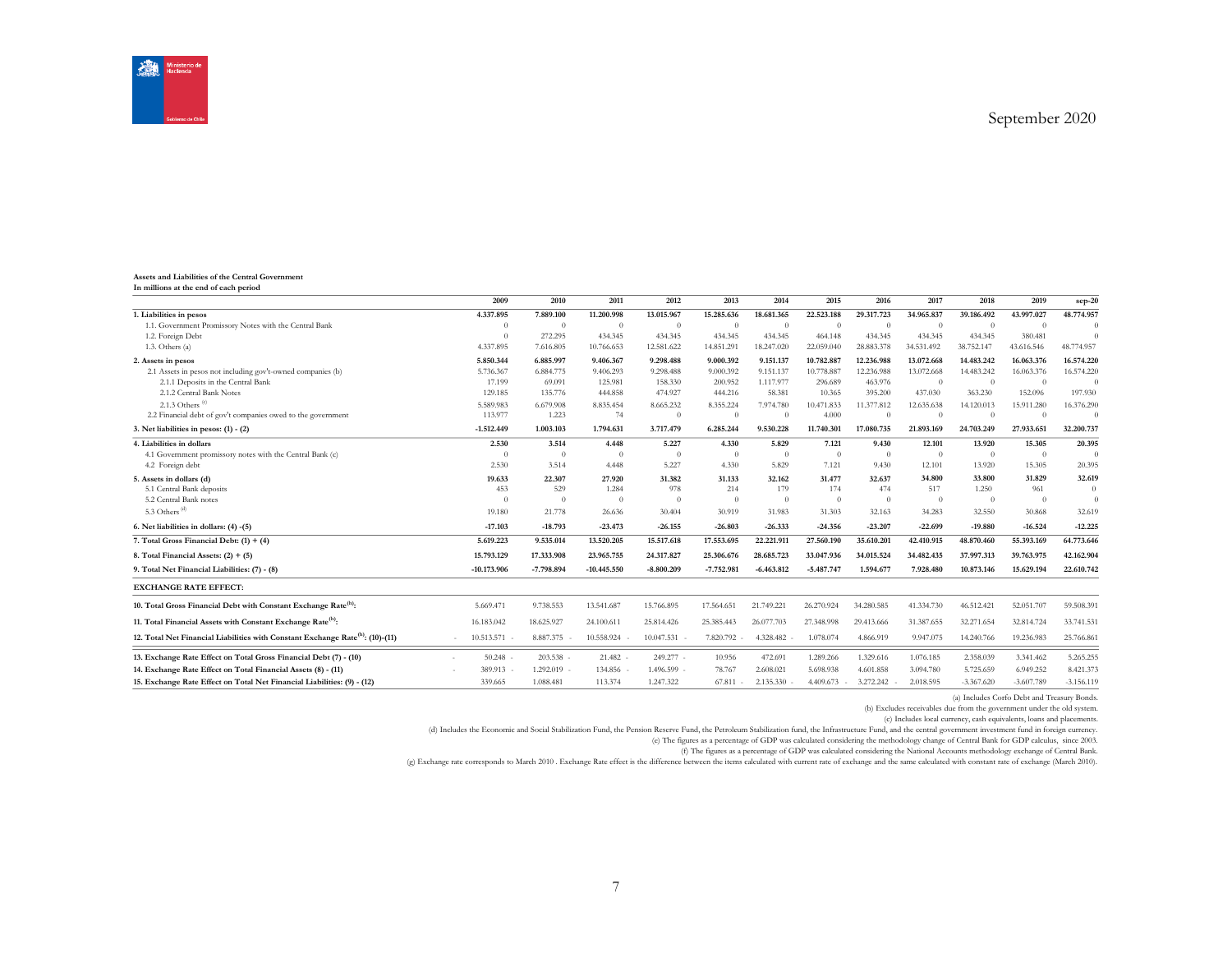

#### **Assets and Liabilities of the Central Government**

**% GDP**

|                                                                                            | 2009     | 2010     | 2011     | 2012     | 2013     | 2014     | 2015     | 2016    | 2017    | 2018    | 2019    | $sep-20$ |
|--------------------------------------------------------------------------------------------|----------|----------|----------|----------|----------|----------|----------|---------|---------|---------|---------|----------|
| 1. Liabilities in pesos                                                                    | 4,5%     | 7,1%     | 9,2%     | $10.0\%$ | 11,1%    | 12,6%    | 14,1%    | 17,3%   | 19,5%   | 20,5%   | 22,2%   | 24,8%    |
| 1.1. Government Promissory Notes with the Central Bank                                     | 0.0%     | $0.0\%$  | $0.0\%$  | 0,0%     | $0.0\%$  | 0,0%     | 0.0%     | 0,0%    | $0.0\%$ | $0,0\%$ | $0.0\%$ | $0.0\%$  |
| 1.2. Foreign Debt                                                                          | $0.0\%$  | 0,2%     | 0,4%     | 0,3%     | 0.3%     | 0.3%     | 0,3%     | 0,3%    | 0,2%    | 0,2%    | 0,2%    | $0.0\%$  |
| 1.3. Others(a)                                                                             | 4,5%     | 6,8%     | 8,8%     | 9,7%     | 10,8%    | 12,3%    | 13,8%    | 17,0%   | 19,2%   | 20,3%   | 22,0%   | 24,8%    |
| 2. Assets in pesos                                                                         | 6,1%     | 6,2%     | 7,7%     | 7.2%     | 6,5%     | 6,2%     | 6,8%     | 7,2%    | 7,3%    | 7,6%    | 8,1%    | 8,4%     |
| 2.1 Assets in pesos not including gov't-owned companies (b)                                | 5,9%     | 6,2%     | 7,7%     | 7,2%     | 6,5%     | 6,2%     | 6,8%     | 7,2%    | 7,3%    | 7,6%    | 8,1%    | 8,4%     |
| 2.1.1 Deposits in the Central Bank                                                         | $0.0\%$  | 0,1%     | 0,1%     | 0,1%     | 0,1%     | 0.8%     | 0,2%     | 0,3%    | 0.0%    | 0.0%    | $0.0\%$ | 0.0%     |
| 2.1.2 Central Bank Notes                                                                   | 0,1%     | 0,1%     | 0,4%     | 0,4%     | 0.3%     | 0.0%     | $0.0\%$  | 0,2%    | 0,2%    | 0,2%    | 0,1%    | 0,1%     |
| 2.1.3 Others $(6)$                                                                         | 5,8%     | 6,0%     | 7,2%     | 6,7%     | 6,1%     | 5,4%     | 6,6%     | 6,7%    | 7,0%    | 7,4%    | 8,0%    | 8,3%     |
| 2.2 Financial Debt of Gov't Companies Owed to the Government                               | 0,1%     | 0,0%     | 0,0%     | 0,0%     | $0.0\%$  | 0.0%     | 0.0%     | 0,0%    | $0.0\%$ | 0.0%    | $0.0\%$ | $0.0\%$  |
| 3. Net liabilities in pesos: $(1) - (2)$                                                   | $-1,6%$  | 0,9%     | 1,5%     | 2,9%     | 4,6%     | 6,4%     | 7,4%     | 10,1%   | 12,2%   | 12,9%   | 14,1%   | 16,4%    |
| 4. Liabilities in dollars                                                                  | 1,3%     | 1,5%     | 1,9%     | 1.9%     | 1,6%     | 2,4%     | 3,2%     | 3,7%    | 4,1%    | 5,1%    | 5,7%    | 8,1%     |
| 4.1 Government promissory notes with the Central Bank                                      | 0.0%     | $0.0\%$  | $0.0\%$  | 0.0%     | $0.0\%$  | $0,0\%$  | $0.0\%$  | 0,0%    | 0.0%    | 0.0%    | $0.0\%$ | $0.0\%$  |
| 4.2 Foreign debt                                                                           | 1,3%     | 1,5%     | 1,9%     | 1,9%     | 1,6%     | 2,4%     | 3,2%     | 3,7%    | 4,1%    | 5,1%    | 5,7%    | 8,1%     |
| 5. Assets in dollars (d)                                                                   | 10,3%    | 9,4%     | 11.9%    | 11.6%    | 11,8%    | 13,1%    | 14,0%    | 12,8%   | 11.9%   | 12,3%   | 11,9%   | 13,0%    |
| 5.1 Central Bank deposits                                                                  | 0,2%     | 0,2%     | 0,5%     | 0,4%     | 0,1%     | 0,1%     | 0,1%     | 0,2%    | 0,2%    | 0,5%    | 0,4%    | $0.0\%$  |
| 5.2 Central Bank notes                                                                     | $0.0\%$  | $0.0\%$  | $0.0\%$  | 0,0%     | $0.0\%$  | 0.0%     | $0.0\%$  | 0,0%    | 0.0%    | $0.0\%$ | $0.0\%$ | $0.0\%$  |
| 5.3 Others <sup>(d)</sup>                                                                  | 10.0%    | 9,1%     | 11.4%    | 11,2%    | 11,7%    | 13.1%    | 13.9%    | 12,7%   | 11.7%   | 11,8%   | 11,6%   | 13,0%    |
| 6. Net liabilities in dollars: (4) -(5)                                                    | $-9,0%$  | $-7,9%$  | $-10,0%$ | $-9,6%$  | $-10,2%$ | $-10,8%$ | $-10,8%$ | $-9,1%$ | $-7,8%$ | $-7,2%$ | $-6,2%$ | $-4,9%$  |
| 7. Gross Financial Debt: $(1) + (4)$                                                       | 5,8%     | 8,6%     | 11,1%    | 11.9%    | 12,7%    | 15,0%    | 17,3%    | 21,0%   | 23,6%   | 25,6%   | 27,9%   | 32,9%    |
| 8. Total Financial Assets: $(2) + (5)$                                                     | 16,3%    | 15,5%    | 19,6%    | 18,7%    | 18,4%    | 19,3%    | 20,7%    | 20,1%   | 19,2%   | 19,9%   | 20,0%   | 21,4%    |
| 9. Total Net Financial Liabilities: (7) - (8)                                              | $-10,5%$ | $-7,0%$  | $-8,6%$  | $-6,8%$  | $-5,6%$  | $-4,3%$  | $-3,4%$  | 0.9%    | 4,4%    | 5,7%    | 7.9%    | 11,5%    |
| <b>EXCHANGE RATE EFFECT:</b>                                                               |          |          |          |          |          |          |          |         |         |         |         |          |
| 10. Total Gross Financial Debt with Constant Exchange Rate <sup>(h)</sup> :                | 5,9%     | 8,7%     | 11,1%    | 12,1%    | 12,7%    | 14,6%    | 16,5%    | 20,2%   | 23,0%   | 24,3%   | 26,2%   | 30,2%    |
| 11. Total Financial Assets with Constant Exchange Rate <sup>(h)</sup> :                    | 16,7%    | 16,7%    | 19,8%    | 19,9%    | 18,4%    | 17,5%    | 17,1%    | 17,3%   | 17,5%   | 16,9%   | 16,5%   | 17,1%    |
| 12. Total Net Financial Liabilities with Constant Exchange Rate <sup>(h)</sup> : (10)-(11) | $-10,9%$ | $-8,0\%$ | $-8,7%$  | $-7,7%$  | $-5,7%$  | $-2,9%$  | $-0,7%$  | 2,9%    | 5,5%    | 7,4%    | 9,7%    | 13,1%    |
| 13. Exchange Rate Effect on Total Gross Financial Debt (7) - (10)                          | $-0,1%$  | $-0,2%$  | $0.0\%$  | $-0,2%$  | $0,0\%$  | 0.3%     | 0,8%     | 0.8%    | 0,6%    | 1,2%    | 1,7%    | 2,7%     |
| 14. Exchange Rate Effect on Total Financial Assets (8) - (11)                              | $-0.4%$  | $-1,2%$  | $-0.1%$  | $-1,2%$  | $-0.1%$  | 1,8%     | 3,6%     | 2,7%    | 1.7%    | 3.0%    | 3,5%    | 4,3%     |
| 15. Exchange Rate Effect on Total Net Financial Liabilities: (9) - (12)                    | 0,4%     | 1.0%     | 0.1%     | 1.0%     | $0.0\%$  | $-1,4%$  | $-2,8%$  | $-1,9%$ | $-1,1%$ | $-1.8%$ | $-1,8%$ | $-1,6%$  |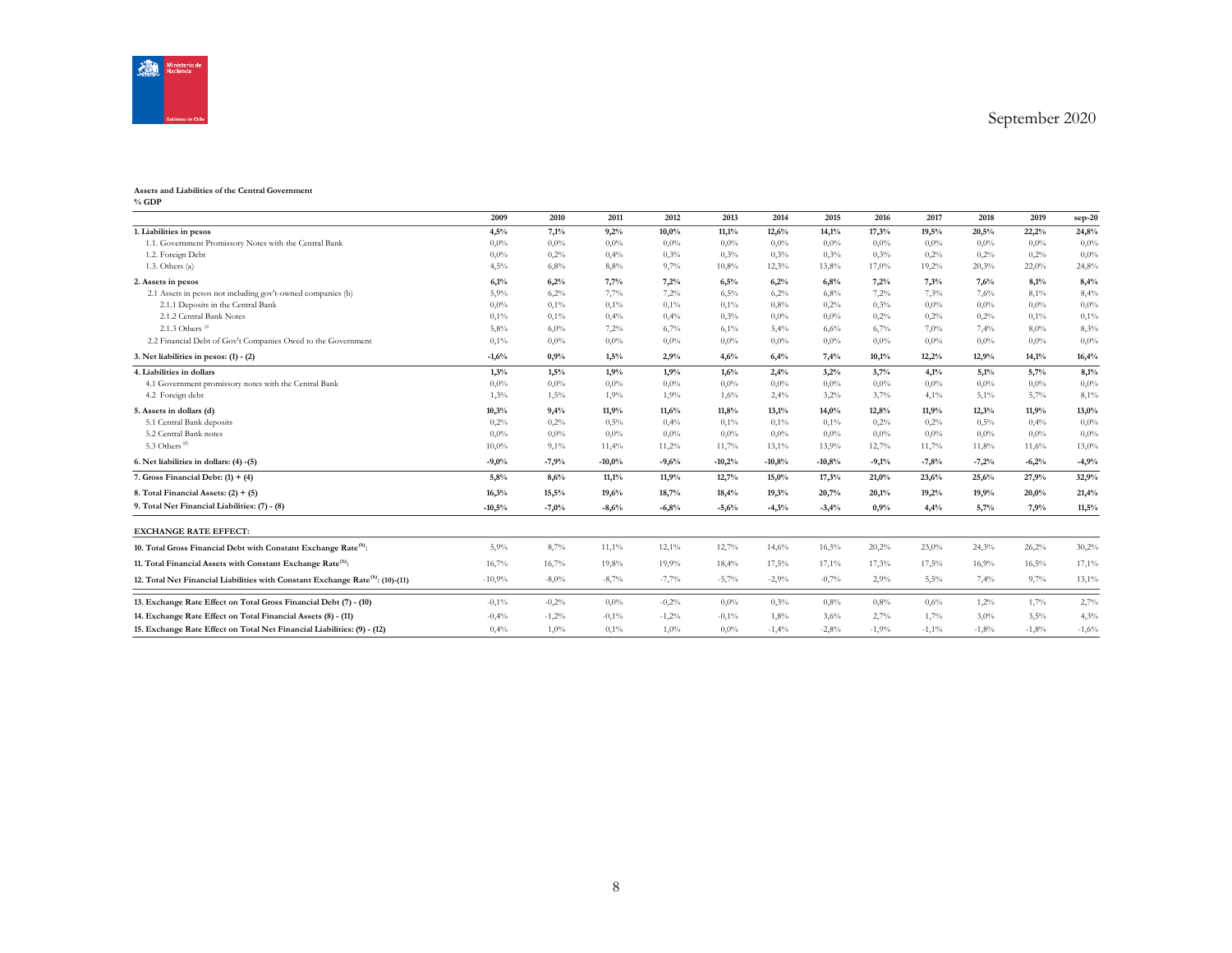

#### **Assets and Liabilities of the Chilean Central Bank In millions at the end of each period**

|                |                                                                                                     |          | 2009         | 2010       | 2011         | 2012         | 2013                  | 2014                | 2015              | 2016         | 2017         | 2018         | 2019                | sep-20       |
|----------------|-----------------------------------------------------------------------------------------------------|----------|--------------|------------|--------------|--------------|-----------------------|---------------------|-------------------|--------------|--------------|--------------|---------------------|--------------|
| 1. Liabilities |                                                                                                     | MM Ps.   | 14.914.818   | 12.362.690 | 20.604.170   | 19.749.320   | 18.592.976            | 20.193.733          | 20.336.735        | 21.032.035   | 18.953.410   | 20.178.583   | 20.869.170          | 33.817.666   |
|                | 1.1 Central Bank Issues (a)                                                                         | MM Ps.   | 11.579.172   | 8.915.698  | 13.186.136   | 12.905.055   | 13.033.022            | 12.908.185          | 13.494.386        | 15.114.142   | 14.836.684   | 13,884,907   | 13.885.795          | 23,767,973   |
|                | 1.1.1 Nominal                                                                                       | MM Ps.   | 5.543.261    | 3.995.107  | 4.517.959    | 3.905.683    | 5.005.942             | 4.537.104           | 5.053.318         | 8.243.767    | 8.769.976    | 9.528.919    | 11.564.502          | 23.142.146   |
|                | 1.1.2 Indexed (UF)                                                                                  | MM Ps.   | 6.035.911    | 4.920.591  | 8.668.177    | 8.999.371    | 8.027.080             | 8.371.081           | 8.441.068         | 6.870.376    | 6.066.708    | 4.355.988    | 2.321.293           | 625.826      |
|                | 1.1.3 Indexed to the exch. rate and in US\$(b)                                                      | MM Ps.   | $\Omega$     | $\Omega$   | $\Omega$     | $\Omega$     | $\Omega$              | $\Omega$            | $\Omega$          | $\Omega$     | $\Omega$     | $\Omega$     | $\Omega$            | $\theta$     |
|                | 1.1.4 Others $(c)$                                                                                  |          | $\Omega$     | $\Omega$   | $\Omega$     | $\Omega$     | $\Omega$              | $\Omega$            | $\Omega$          | $\Omega$     | $\Omega$     | $\Omega$     | $\Omega$            | $\Omega$     |
|                | 1.2 Government deposits                                                                             | MM Ps.   | 246.732      | 316.827    | 795.640      | 626.202      | 313.057               | 1.226.599           | 419.683           | 780.412      | 317.898      | 869.433      | 715.807             |              |
|                | 1.2.1 Domestic currency                                                                             | MM Ps.   | 17.199       | 69.091     | 125.981      | 158.330      | 200.952               | 1.117.977           | 296.689           | 463.976      | $\Omega$     | $\Omega$     | $\Omega$            | $\Omega$     |
|                | 1.2.2. Foreign currency                                                                             | MM US\$  | 453          | 529        | 1.284        | 978          | 214                   | 179                 | 174               | 474          | 517          | 1.250        | 961                 | $\Omega$     |
|                | 1.3 Others (d)                                                                                      | MM Ps.   | 3.088.914    | 3.130.164  | 6.622.394    | 6.218.063    | 5.246.896             | 6.058.949           | 6.422.667         | 5.137.481    | 3.798.829    | 5.424.243    | 6.267.568           | 10.049.693   |
|                | 2. Assets wi/o subordinated debt                                                                    | MM Ps.   | 16.340.093   | 13.174.188 | 22,982,333   | 21.169.733   | 21.669.897            | 24.744.603          | 27.530.130        | 27.211.437   | 24.418.382   | 28.060.372   | 32.030.318          | 37.041.327   |
|                | 2.1 International reserves                                                                          | MM US\$  | 25.373       | 27.864     | 41.979       | 41.649       | 41.094                | 40,447              | 38.643            | 40.494       | 38.983       | 39.861       | 40.657              | 37.822       |
|                | 2.2 Government promissory notes                                                                     | MM Ps.   | $\Omega$     | $\Omega$   |              | $\Omega$     | $\Omega$              | $\Omega$            | $\Omega$          | $\Omega$     | $\Omega$     | $\Omega$     | $\Omega$            | $\Omega$     |
|                | 2.2.1 Domestic currency                                                                             | MM Ps.   | $\Omega$     | $\Omega$   |              | $\Omega$     | $\Omega$              | $\Omega$            | $\Omega$          |              | $\Omega$     | $\Omega$     | $\Omega$            | $\Omega$     |
|                | 2.2.2. Foreign currency                                                                             | MM US\$  | $\Omega$     | $\Omega$   |              | $\Omega$     | $\Omega$              | $\Omega$            | $\Omega$          | $\Omega$     | $\Omega$     |              | $\Omega$            | $\Omega$     |
|                | 2.3 Others (e)                                                                                      | MM Ps.   | 3.490.684    | 123.651    | 1.091.790    | 1.236.299    | 146.676               | 177.943             | 196.702           | 190.430      | 435.490      | 329.733      | 1.756.343           | 7.371.711    |
|                | 3. Total net liability wi/o subordinated debt: (1) - (2)                                            | MM Ps.   | $-1.425.276$ | $-811.498$ | $-2.378.163$ | $-1.420.413$ | $-3.076.921$          | -4.550.870          | $-7.193.395$      | $-6.179.401$ | $-5.464.972$ | $-7.881.789$ | $-11.161.148$       | $-3.223.661$ |
| Note:          |                                                                                                     |          |              |            |              |              |                       |                     |                   |              |              |              |                     |              |
|                | Adjusted subordinated debt (f)                                                                      | MM Ps.   | 914.374      | 876.664    | 821.312      | 754.322      | 649.521               | 565.552             | 465.445           | 355.006      | 231.291      | 88.567       | $\Omega$            | $\Omega$     |
|                | <b>EXCHANGE RATE EFFECT:</b>                                                                        |          |              |            |              |              |                       |                     |                   |              |              |              |                     |              |
|                | 10. Total Gross Financial Debt with Constant Exchange Rate <sup>(h)</sup> :                         | Mill. \$ | 14.923.819   | 12.393.326 | 20.610.373   | 19.795.941   | 18.593.517            | 20.179.231          | 20.305.254        | 20.965.172   | 18.907.458   | 19.966.877   | 20.659.288          | 33.817.666   |
|                | 11. Activos Financieros Totales a Tipo Cambio Constante <sup>(g)</sup> :                            | Mill. \$ | 16.843.992   | 14.788.055 | 23.185.093   | 23.155.996   | 21.773.864            | 21.464.761          | 20.533.895        | 21.501.832   | 20.951.657   | 21.307.982   | 23.153.687          | 27.276.897   |
|                | 12. Total Net Financial Liabilities with Constant Exchange Rate <sup>(h)</sup> : (10)-(11) Mill. \$ |          | 1.920.173    | 2.394.730  | 2.574.720    | 3.360.055    | 3.180.346 -<br>$\sim$ | 1.285.530           | 228.641<br>$\sim$ | 536.660      | 2.044.199    | 1.341.105    | 2.494.399           | 6.540.769    |
|                | 13. Exchange Rate Effect on Total Gross Financial Debt (7) - (10)                                   | Mill. \$ | 9.001        | $30.636 -$ | 6.203        | $46.621 -$   | 542                   | 14.502              | 31.481            | 66.864       | 45.952       | 211.706      | 209.882             | $\Omega$     |
|                | 14. Exchange Rate Effect on Total Financial Assets (8) - (11)                                       | Mill. \$ | 503.898      | 1.613.867  | 202.760      | 1.986.263    | 103.967               | 3.279.842           | 6.996.235         | 5.709.604    | 3.466.725    | 6.752.390    | 8.876.631           | 9.764.430    |
|                | 15. Exchange Rate Effect on Total Net Financial Liabilities: (9) - (12)                             | Mill. \$ | 494.897      | 1.583.232  | 196.557      | 1.939.642    | 103.425               | 3.265.340<br>$\sim$ | $-6.964.754 -$    | 5.642.741    | 3.420.773    | 6.540.684    | 8.666.749<br>$\sim$ | 9.764.430    |

(a) Includes PDBC, PRBC, BCP, BCU, BCD and others.

(b) Includes issues adjusted according to the observed dollar and the reference dollar, the latter expiring beginning in the year 2000.

(c) Corresponds to the premiums and discounts for the instruments when placed in the market. It is important to note that the total figure for "Central Bank Issues" through December

of each year includes the premiums and discounts when the issues were placed, which means that the separate figures also include them.

(d) Includes other deposits and obligations; plus other securities from other liability accounts; plas the purchase of dollars through net retropurchase agreements; plus other foreign liabilities, excepting DEG allowances.

(e) Includes: net domestic credit excluding government transfer payments and lines of credit from international organizations; plus contributions from international organizations;

plus other asset accounts excluding deferred losses, "interest and discounts received in advance for the sale of promissory notes", and investment in equities.

(f) Exchange rate corresponds to March 2010 . Exchange Rate effect is the difference between the items calculated with current rate of exchange and the same calculated with constant rate of exchange (March 2010).

(g) For quarterly report, the GDP corresponds to the sum of four last quarter amounts available.

p: preliminary figures

Source: Central Bank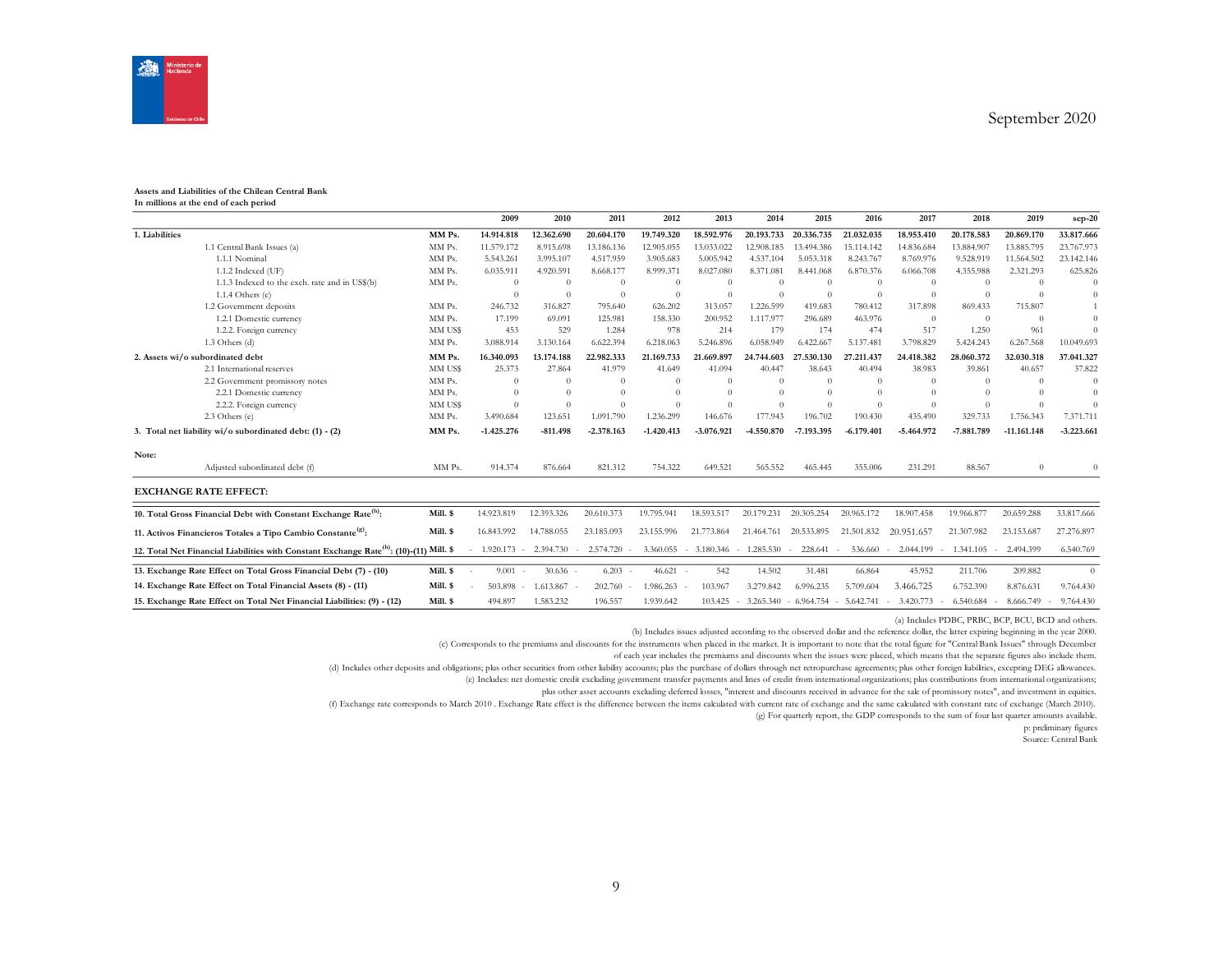

#### **Assets and Liabilities of the Chilean Central Bank As a % GDP**

|                |                                                                            | 2009     | 2010     | 2011    | 2012    | 2013     | 2014    | 2015    | 2016    | 2017     | 2018    | 2019    | $sep-20$ |
|----------------|----------------------------------------------------------------------------|----------|----------|---------|---------|----------|---------|---------|---------|----------|---------|---------|----------|
| 1. Liabilities |                                                                            | 15,4%    | 11,1%    | 16,9%   | 15,2%   | 13,5%    | 13,6%   | 12,7%   | 12,4%   | 10,5%    | 10,6%   | 10,5%   | 17,2%    |
|                | 1.1 Central Bank Issues (a)                                                | 12,0%    | 8,0%     | 10,8%   | 9,9%    | 9,5%     | 8,7%    | 8,5%    | 8,9%    | 8,3%     | 7,3%    | 7,0%    | 12,1%    |
|                | 1.1.1 Nominal                                                              | 5,7%     | 3,6%     | 3,7%    | 3,0%    | 3,6%     | 3,1%    | 3.2%    | 4,9%    | 4,9%     | 5,0%    | 5,8%    | 11,8%    |
|                | $1.1.2$ Indexed (UF)                                                       | 6,2%     | 4,4%     | 7,1%    | 6,9%    | 5,8%     | 5,6%    | 5,3%    | 4,1%    | 3,4%     | 2,3%    | 1,2%    | 0,3%     |
|                | 1.1.3 Dollar indexed (b)                                                   | $0.0\%$  | $0.0\%$  | $0.0\%$ | $0,0\%$ | $0.0\%$  | $0.0\%$ | $0.0\%$ | $0,0\%$ | 0,0%     | $0.0\%$ | $0,0\%$ | $0.0\%$  |
|                | 1.1.4 Others $(c)$                                                         | $0.0\%$  | $0.0\%$  | $0.0\%$ | $0.0\%$ | $0,0\%$  | $0.0\%$ | $0.0\%$ | $0,0\%$ | 0,0%     | $0.0\%$ | $0.0\%$ | $0,0\%$  |
|                | 1.2 Government debt                                                        | 0.3%     | 0.3%     | 0,7%    | 0,5%    | 0.2%     | 0.8%    | 0.3%    | 0,5%    | 0,2%     | 0,5%    | 0,4%    | $0.0\%$  |
|                | 1.2.1 Domestic currency                                                    | $0.0\%$  | 0,1%     | 0,1%    | 0,1%    | 0,1%     | 0.8%    | 0,2%    | 0.3%    | 0,0%     | $0,0\%$ | $0,0\%$ | $0,0\%$  |
|                | 1.2.2. Foreign currency                                                    | 0,2%     | 0,2%     | 0,5%    | 0,4%    | 0,1%     | 0,1%    | 0,1%    | 0,2%    | 0,2%     | 0,5%    | 0,4%    | $0,0\%$  |
|                | $2.3$ Others (d)                                                           | 3,2%     | 2,8%     | 5,4%    | 4,8%    | 3,8%     | 4,1%    | 4,0%    | 3,0%    | $2,1\%$  | 2,8%    | 3,2%    | 5,1%     |
|                | 2. Assets wi/o subordinated debt                                           | 16,9%    | 11,8%    | 18,8%   | 16,3%   | 15,7%    | 16,7%   | 17,3%   | 16,1%   | 13,6%    | 14,7%   | 16,1%   | 18,8%    |
|                | 2.1 International reserves                                                 | 13,3%    | 11,7%    | 17,9%   | 15,3%   | 15,6%    | 16,5%   | 17,1%   | 15,9%   | 13,3%    | 14,5%   | 15.3%   | 15,1%    |
|                | 2.2 Government Promissory Notes                                            | $0.0\%$  | $0.0\%$  | $0.0\%$ | $0.0\%$ | $0.0\%$  | $0.0\%$ | $0.0\%$ | $0,0\%$ | 0,0%     | $0.0\%$ | $0.0\%$ | $0,0\%$  |
|                | 2.2.1 Domestic currency                                                    | $0.0\%$  | $0.0\%$  | $0.0\%$ | $0,0\%$ | $0,0\%$  | $0,0\%$ | $0,0\%$ | $0,0\%$ | 0,0%     | $0,0\%$ | 0,0%    | $0,0\%$  |
|                | 2.2.2. Foreign currency                                                    | $0.0\%$  | $0.0\%$  | $0.0\%$ | $0,0\%$ | $0,0\%$  | $0.0\%$ | $0,0\%$ | $0,0\%$ | 0,0%     | $0.0\%$ | $0,0\%$ | $0,0\%$  |
|                | 2.3 Others (e)                                                             | 3,6%     | 0,1%     | 0.9%    | 1,0%    | 0,1%     | 0,1%    | 0,1%    | 0,1%    | 0,2%     | 0,2%    | 0,9%    | 3,7%     |
|                | 3. Total net liability wi/o subordinated debt: (1) - (2)                   | $-1,5%$  | $-0,7%$  | $-1,9%$ | $-1,1%$ | $-2,2%$  | $-3,1%$ | $-4,5%$ | $-3,6%$ | $-3,0%$  | $-4,1%$ | $-5,6%$ | $-1,6%$  |
| Note:          |                                                                            |          |          |         |         |          |         |         |         |          |         |         |          |
|                | Adjusted subordinated debt (f)                                             | 0,9%     | 0.8%     | 0,7%    | 0,6%    | 0,5%     | 0,4%    | 0,3%    | 0,2%    | 0,1%     | 0,0%    | 0,0%    | 0,0%     |
|                | <b>EXCHANGE RATE EFFECT:</b>                                               |          |          |         |         |          |         |         |         |          |         |         |          |
|                | 10. Total Gross Financial Debt with Constant Exchange Rate:                | 15,4%    | 11,1%    | 16,9%   | 15,2%   | 13,5%    | 13,6%   | 12,7%   | 12,4%   | 10,5%    | 10,4%   | 10,4%   | 17,2%    |
|                | 11. Activos Financieros Totales a Tipo Cambio Constante:                   | 17,4%    | 13,3%    | 19,0%   | 17,8%   | 15,8%    | 14,4%   | 12,9%   | 12,7%   | 11,7%    | 11,1%   | 11,7%   | 13,9%    |
|                | 12. Total Net Financial Liabilities with Constant Exchange Rate: (10)-(11) | $-2,0\%$ | $-2,1\%$ | $-2,1%$ | $-2,6%$ | $-2,3%$  | $-0,9%$ | $-0,1%$ | $-0,3%$ | $-1,1\%$ | $-0,7%$ | $-1,3%$ | 3,3%     |
|                | 13. Exchange Rate Effect on Total Gross Financial Debt (7) - (10)          | $0.0\%$  | $0.0\%$  | $0.0\%$ | $0.0\%$ | $0.0\%$  | $0.0\%$ | $0.0\%$ | $0.0\%$ | 0,0%     | $0.1\%$ | 0,1%    | $0.0\%$  |
|                | 14. Exchange Rate Effect on Total Financial Assets (8) - (11)              | $-0,5%$  | $-1,4%$  | $-0.2%$ | $-1,5%$ | $-0.1\%$ | 2,2%    | 4,4%    | 3,4%    | 1,9%     | 3,5%    | 4,5%    | $5,0\%$  |
|                | 15. Exchange Rate Effect on Total Net Financial Liabilities: (9) - (12)    | 0,5%     | 1,4%     | 0,2%    | 1,5%    | 0,1%     | $-2,2%$ | $-4,4%$ | $-3,3%$ | $-1,9%$  | $-3,4%$ | $-4,4%$ | $-5,0%$  |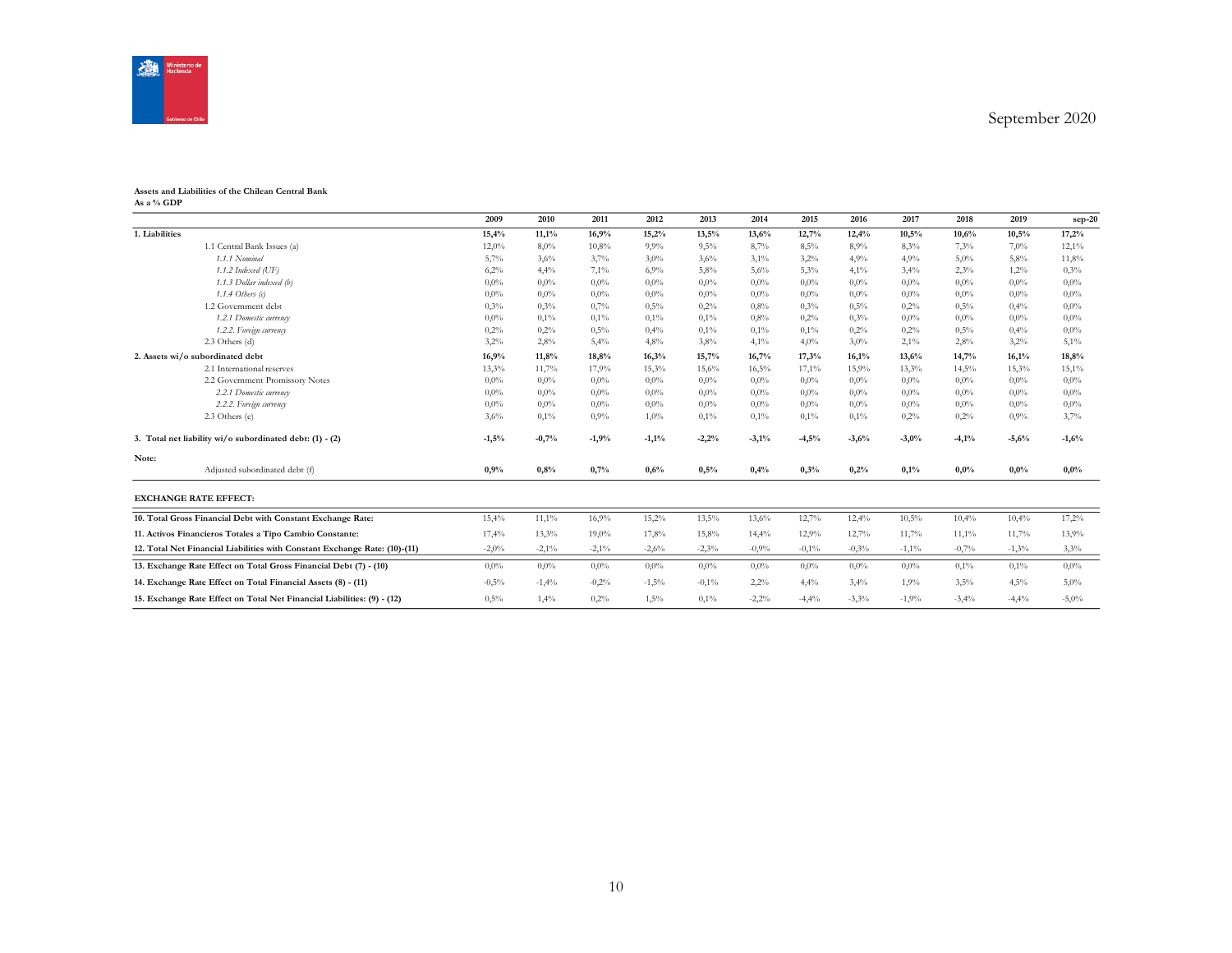

# **Assets and Liabilities of the Central Bank In domestic/foreign currencies**

**In pesos (dollars) at the end of the period**

|                                                   |          |                      | $sep-20$ |         |
|---------------------------------------------------|----------|----------------------|----------|---------|
| 1. Liabilities in domestic currency               |          | 32.599 Billion \$    | 16,6%    | $%$ GDP |
| 1.1 Central Bank debt issues (a)                  | 23.768   |                      | $12,1\%$ |         |
| 1.1.1 Nominal                                     | 23.142   |                      | 11,8%    |         |
| 1.1.2 Indexed $(\mathrm{UF})$                     | 626      |                      | 0,3%     |         |
| 1.1.3 Indexed to the exchange rate                |          |                      | $0.0\%$  |         |
| 1.2 Government deposits                           |          |                      | $0,0\%$  |         |
| $1.3$ Others (b)                                  | 8.831    |                      | 4,5%     |         |
| 2. Assets in domestic currency                    |          | 7.170 Billion \$     | 3,6%     | $%$ GDP |
| 2.1 Government promissory notes                   |          |                      | $0.0\%$  |         |
| $2.2$ Others (b)                                  | 7.170    |                      | 3,6%     |         |
| 3. Net liabilities in domestic currency           |          | 25.428 Billion \$    | 12,9%    | $%$ GDP |
| 4. Liabilities in foreign currency                |          | 1.554 Billion \$     | 0,6%     | $%$ GDP |
| 4.1 Dollar-denominated Central Bank Issues        |          |                      | $0,0\%$  |         |
| 4.2 Government deposits                           | $\theta$ |                      | $0,0\%$  |         |
| 4.3 Others (b)                                    | 1.554    |                      | 0,6%     |         |
| 5. Assets in foreign currency                     |          | 38.079 Billion \$    | 15,2%    | $%$ GDP |
| 5.1 International reserves                        | 37.822   |                      | $15,1\%$ |         |
| 5.2 Government promissory notes                   |          |                      | $0.0\%$  |         |
| 5.3 Others (b)                                    | 257      |                      | 0,1%     |         |
| 6. Net liabilities in foreign currency: (4) - (5) |          | 36.524 Billion US \$ | $-14,5%$ | $%$ GDP |
| 7. Total Liabilities: $(1) + (4)$                 |          | 33.818 Billion \$    | 17,2%    | $%$ GDP |
| 8. Total Assets: $(2) + (5)$                      |          | 37.041 Billion \$    | 18,8%    | $%$ GDP |
| 9. Net Liabilities: (7) - (8)                     | ÷        | 3.224 Billion \$     | $-1,6%$  | $%$ GDP |

(a) Includes PDBC, BCP, BCU, BCD and others

(b) See Annex No. 2 for more detail on other assets and liabilities.

p: preliminary figures

Source: Central Bank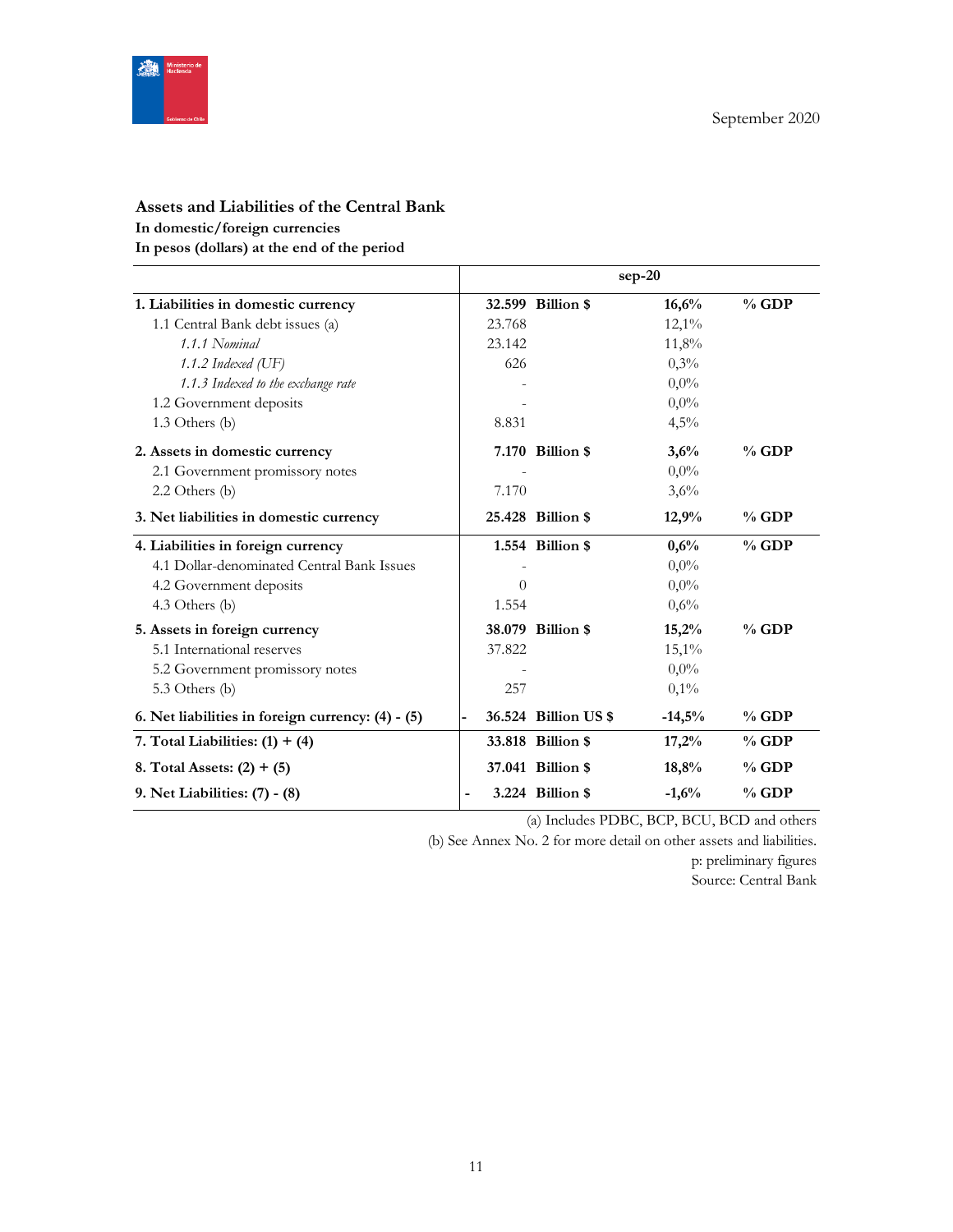September 2020



#### **Consolidated Government and Central Bank Debt**

| In millions at the end of each period |  |
|---------------------------------------|--|
|---------------------------------------|--|

|                                                               | 2009                        | 2010                     | 2011                        | 2012                        | 2013                                  | 2014                  | 2015        | 2016                     | 2017                               | 2018      | 2019                               | $sep-20$   |
|---------------------------------------------------------------|-----------------------------|--------------------------|-----------------------------|-----------------------------|---------------------------------------|-----------------------|-------------|--------------------------|------------------------------------|-----------|------------------------------------|------------|
| Consolidated Gross Central Bank Debt<br>Consolidated Net Debt | 20 158 124<br>$-11.599.182$ | 21.445.101<br>-8.610.392 | 32.883.878<br>$-12.823.713$ | 34.165.809<br>$-10.220.622$ | 35.389.397<br>-10.829.902 -11.014.682 | 41.130.665 47.466.877 | -12.681.142 | 55.466.625<br>-4.584.724 | 60.609.397 67.816.380<br>2.463.508 | 2.991.357 | 75.394.436 98.393.381<br>4.468.046 | 19.387.081 |

p: preliminary figures Source: Central Bank, Comptroller, Dipres and Treasury

#### **Consolidated Government and Central Bank Debt**

**As % of GDP**

|                                      | 2009     | 2010     | 2011      | 2012    | 2013     | 2014     | 2015    | 2016                    | 2017   | 2018  | 2019  | $sep-20$ |
|--------------------------------------|----------|----------|-----------|---------|----------|----------|---------|-------------------------|--------|-------|-------|----------|
| Consolidated Gross Central Bank Debt | 20,8%    | $19,2\%$ | 27,0%     | 26.3%   | 25,7%    | $27.7\%$ | 29,7%   | 32,7%                   | 33,7%  | 35,5% | 38,0% | $50,0\%$ |
| Consolidated Net Debt                | $-12.0%$ | $7.7\%$  | $-10.5\%$ | $-7,9%$ | $-7.9\%$ | 7,4%     | $-7,9%$ | $2.7\%$<br>$-L, \ldots$ | $.4\%$ | .6%   | 2,3%  | 9,8%     |

p: preliminary figures

Source: Central Bank, Comptroller, Dipres and Treasury

#### **Debt Amortizations**

| <b>Debt Amortizations</b><br>Consolidated Central Government (1) + Central Bank (2) |                                       |                |                |                     |                |                                     |                |             |              |          |                |  |
|-------------------------------------------------------------------------------------|---------------------------------------|----------------|----------------|---------------------|----------------|-------------------------------------|----------------|-------------|--------------|----------|----------------|--|
|                                                                                     | Central<br>Government<br><b>TOTAL</b> | Ch\$           | UF             | <b>US\$</b> Indexed | External       | <b>Central Bank</b><br><b>TOTAL</b> | Ch\$           | UF          | US\$ indexed | in US\$  | <b>TOTAL</b>   |  |
| 2020                                                                                | 1.375.660.494                         | 623.996.125    | 722.355.107    | $\overline{0}$      | 29.309.263     | 32.739.561.635                      | 32.735.894.756 | 3.666.879   | $\theta$     | $\Omega$ | 34.115.222.129 |  |
| 2021                                                                                | 6.441.826.659                         | 4.656.859.496  | 1.256.224.615  | $\theta$            | 528.742.548    | 660.472.667                         | 357.188.384    | 303.284.282 | $\theta$     |          | 7.102.299.326  |  |
| 2022                                                                                | 464.121.476                           | 32.633.914     | -57.686.642    | $\theta$            | 489.174.205    | 465.072.607                         | 150.166.994    | 314.905.613 | $\theta$     |          | 929.194.083    |  |
| 2023                                                                                | 4.170.771.903                         | 2.325.434.057  | 1.787.386.525  | $\theta$            | 57.951.321     | 162.197.696                         | 75.465.926     | 86.731.770  | $\Omega$     |          | 4.332.969.598  |  |
| 2024                                                                                | 227.995.283                           | 40.613.926     | 135.976.868    | $\theta$            | 51.404.489     | $\Omega$                            |                | $\Omega$    | $\Omega$     |          | 227.995.283    |  |
| 2025                                                                                | 10.187.902.055                        | 6.950.806.925  | 894.286.095    | $\theta$            | 2.342.809.035  | $\theta$                            |                | 0           | $\Omega$     |          | 10.187.902.055 |  |
| 2026 and after                                                                      | 59.156.544.313                        | 19.432.651.988 | 22.828.757.950 | $\theta$            | 16.895.134.375 | 82.706.245                          | $\theta$       | 82.706.245  | $\theta$     |          | 59.239.250.558 |  |

(1) Excluding Treasury Bonds held by CORFO

(2) Excluding Central Bank Instruments held by Treasury and CORFO Source: the Central Bank and the Ministry of Finance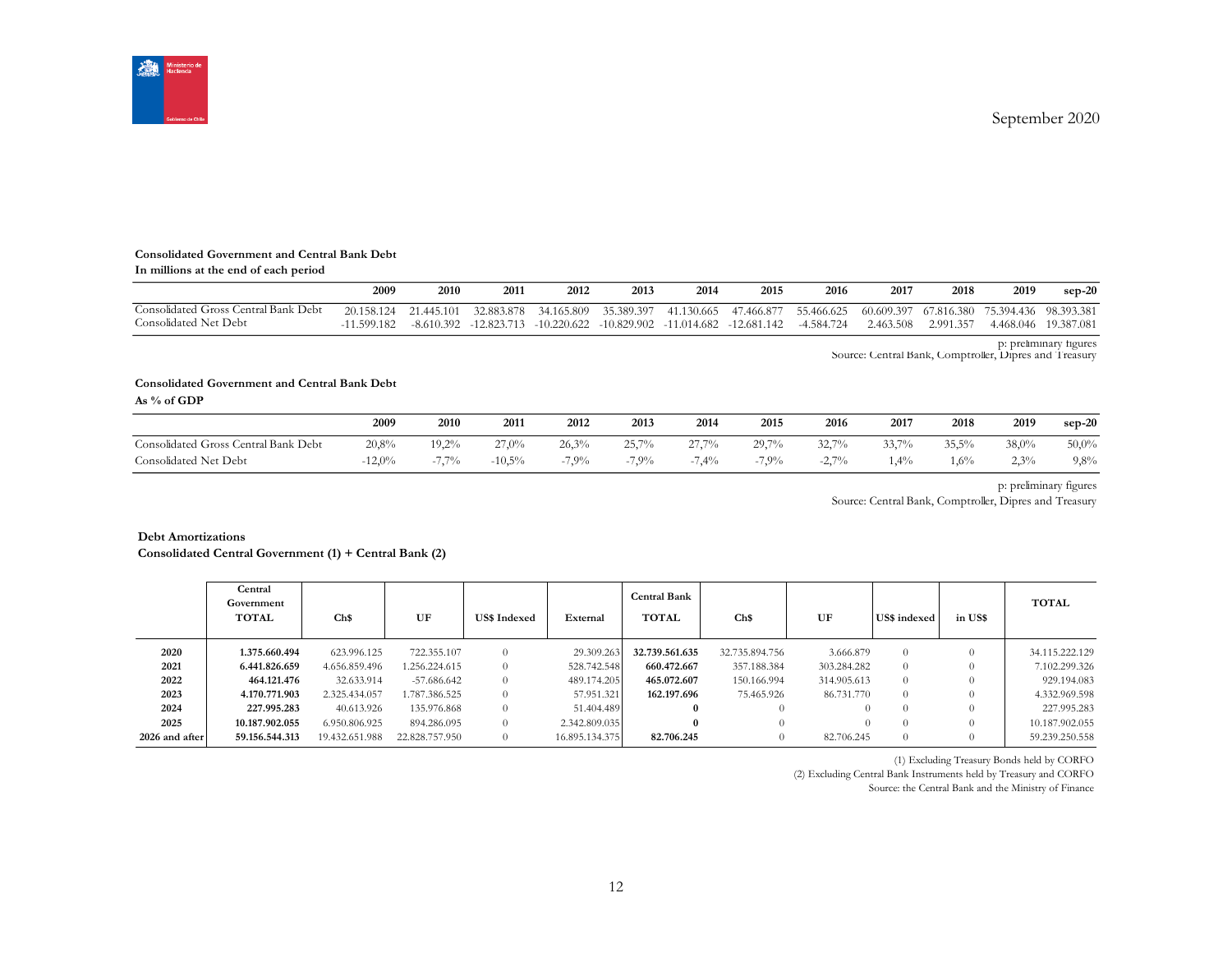<span id="page-12-0"></span>

September 2020

# **APPENDIX 1**

# **Assets and Liabilities of the Central Government**

## <span id="page-12-1"></span>**a. Explanation of figures**

## **Liabilities**

Central Government debt is comprised of domestic and foreign debt of the Treasury Service and Corfo. The figures presented in this report are based on data from the Budget Office (Dipres) and the Treasury Service that have been harmonized to satisfy the requirements of this report.

Local currency debt is domestic debt of the Central Government and the Central Bank, the stock of papers in UF and pesos issued on the domestic market (BTU and BTP), and the domestic debt assumed by Corfo.

## Foreign currency debt

*Domestic debt*: Debt owed by the Treasury Service to the Central Bank.

 *Foreign debt:* Debt of the Treasury Service and Corfo issued abroad in local and foreign currency, provided by Dipres. The figures differ from the foreign debt figures of the Central Government presented by the Central Bank in its two-week reports, mainly because the Central Bank does not include bonds issued by residents and held by nationals.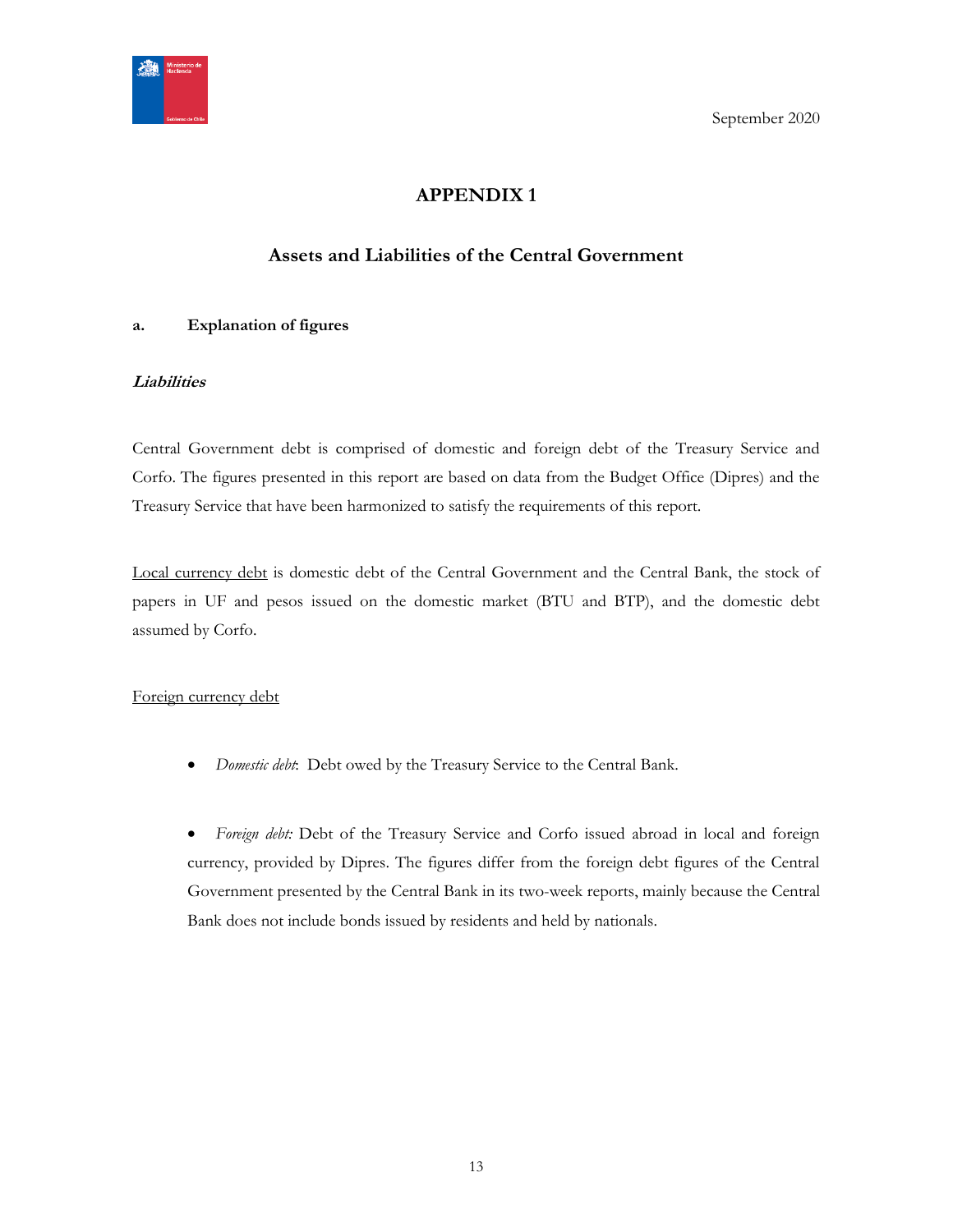

#### **Assets**

Local currency assets excluding government companies: Figures provided by the Comptroller General, presented in the Public Sector Equity Statements under the items local currency in cash, investments and placements in local currency in deposits, promissory notes, stocks and other securities and instruments; and loans in local currency, excluding loans to other government agencies and other loans.

Financial debt of government companies with the government: The financial debt of government companies obtained from their balance sheets and excluding income tax and deferred taxes.

Foreign currency assets: Cash in foreign currency investments and placements in foreign currency in deposits, including the Economic and Social Stabilization Fund (ESSF) and the Pension Reserve Fund (PRF); and loans in foreign currency to employees. Placements in foreign currency–denominated stocks are excluded because they correspond to shares of the government in international agencies that are permanent in nature.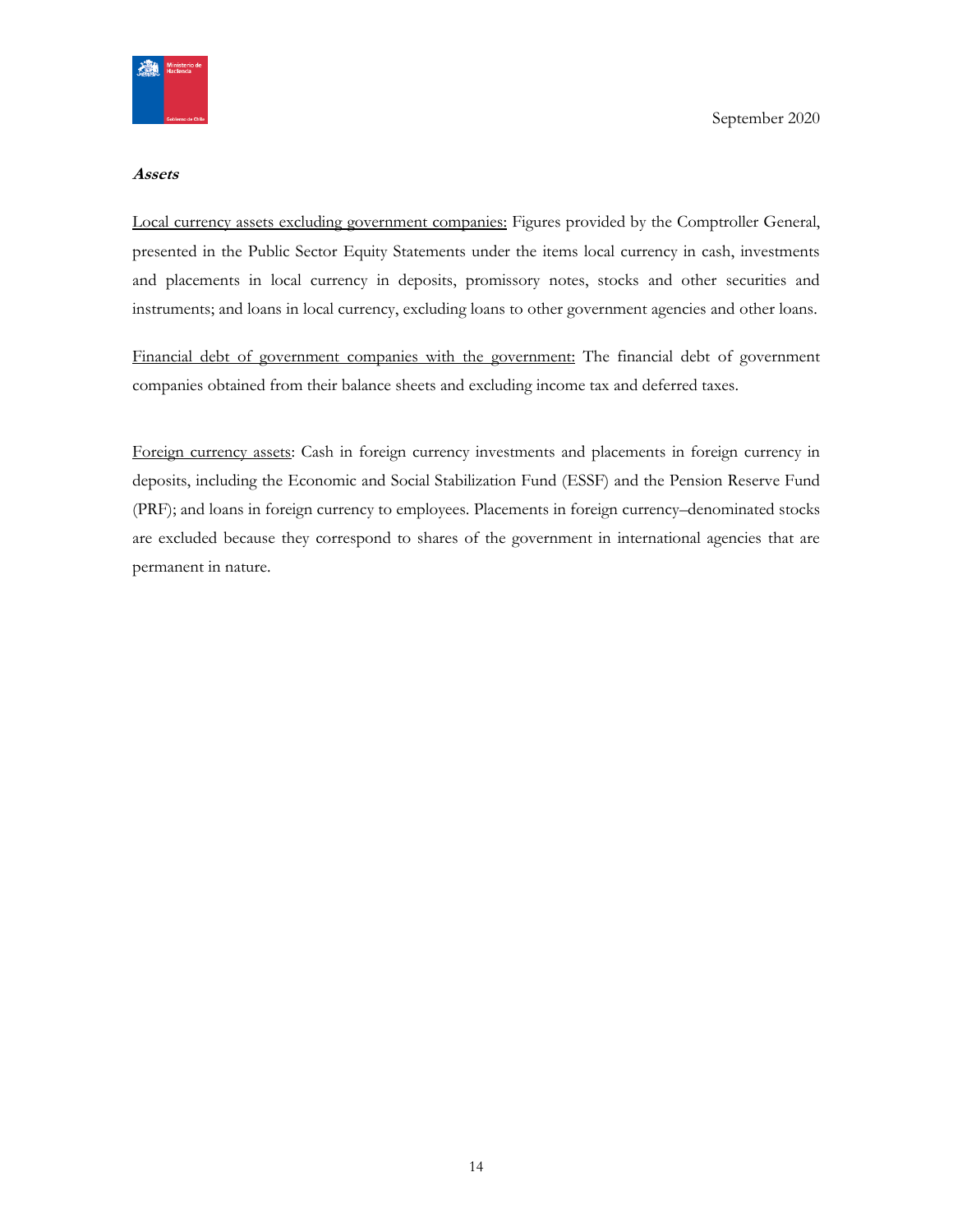

# **APPENDIX 2**

## <span id="page-14-1"></span><span id="page-14-0"></span>**Assets, Liabilities and Amortizations of the Central Bank of Chile**

The information on assets and liabilities of the Central Bank of Chile are figures published in the balance sheets of the Central Bank of Chile, although the classification criteria may differ. However, starting with publication of the balance sheet of December 2002, the Central Bank of Chile disclosed details to allow the replication of the figures presented in this report.<sup>1</sup>

Below is a description of the contents of each item in this publication as well as the nature of the information on the amortization schedule.

## **Liabilities**

 $\overline{a}$ 

Notes issued by the Central Bank: Corresponds to the amount of notes, excluding interest and advance discounting. Bills issued for the purchase of overdue portfolio from banks (1989–1996) are also excluded.

Fiscal deposits in local and foreign currency: Includes deposits in the OPSF, funds for special international agency programs, the Infrastructure Fund and other deposits by the government. The assets from credits financed by international agencies are deducted from deposits in local currency.<sup>2</sup>

Other: The sum of other deposits and obligations, plus amounts in other liability accounts, plus the purchase of dollars under a net resale agreement (if the net balance is a liability), plus swaps and other foreign liabilities, excluding DEG allocations.

<sup>&</sup>lt;sup>1</sup>. Except for the local currency/foreign currency separation in other liabilities and assets.

<sup>&</sup>lt;sup>2</sup> Since the commercial risk is assumed by the Treasury Service, it was deemed appropriate to consider it a reduction in liabilities instead of an asset.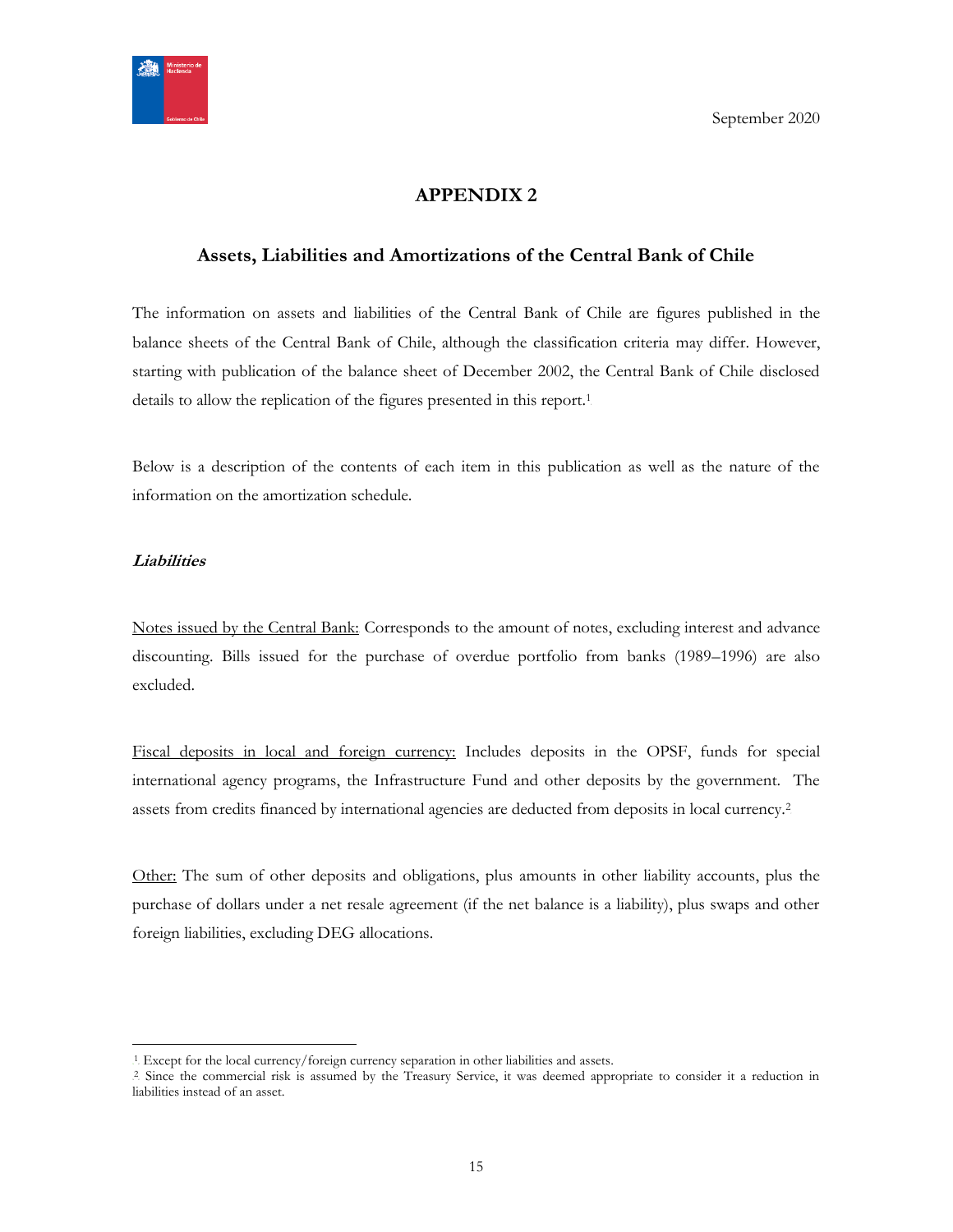

#### **Assets:**

Reserve Assets: In order to homologate the series through 2001, it includes reserve assets plus interest collectible abroad, less reserve liabilities, excluding from the latter liabilities under swaps. This concept was added as of 2002 to the book measurement of reserve assets.

Fiscal notes in local and foreign currency: This corresponds to notes that originated from fiscal transfers to the Central Bank under Laws 18,267 and 18,768. Prepayments of interest or principal are deducted from notes in dollars.

Other: This corresponds to the sum of credits to commercial banks plus the credit to Banco Estado, plus the credit to government companies, excluding credits to Corfo associated with popular capitalism (Law 18,401) and credit facilities using Treasury Service funded from international agencies; plus credit to other institutions, excluding the Central Savings and Loan Fund and the National Savings and Loan Association; plus contributions to International Agencies; plus other amounts in other assets abroad; plus other amounts in other asset accounts, excluding deferred loss, interest and advance discounting; plus the purchase of dollars under a net resale agreement (if the net balance is an asset).

Subordinated Debt:<sup>3</sup> For greater transparency, the amount of subordinated debt is presented even though it is not considered an asset of the Central Bank. Associated liabilities are subtracted (bills issued for the purchase of portfolio and subordinated debt provisions) and adjusted retroactively from 1989 to 1997 because of the deferred loss.

<sup>3</sup> Through 1995, this was a transaction by which some commercial banks had to allocate a fraction of their surpluses to servicing, for an indeterminate period of time, debt assumed by the Central Bank because of the financial crisis in the 80's. In that year, Laws 19,396 and 19,.359 were enacted that empowered banks unable to extinguish the debt in a period of 40 years to pay the debt by issuing new shares that were either listed for trading or given in payment. The difference between the book value of the debt and the market price of the shares resulted in a book loss that was deferred under such laws for absorption by subsequent surpluses.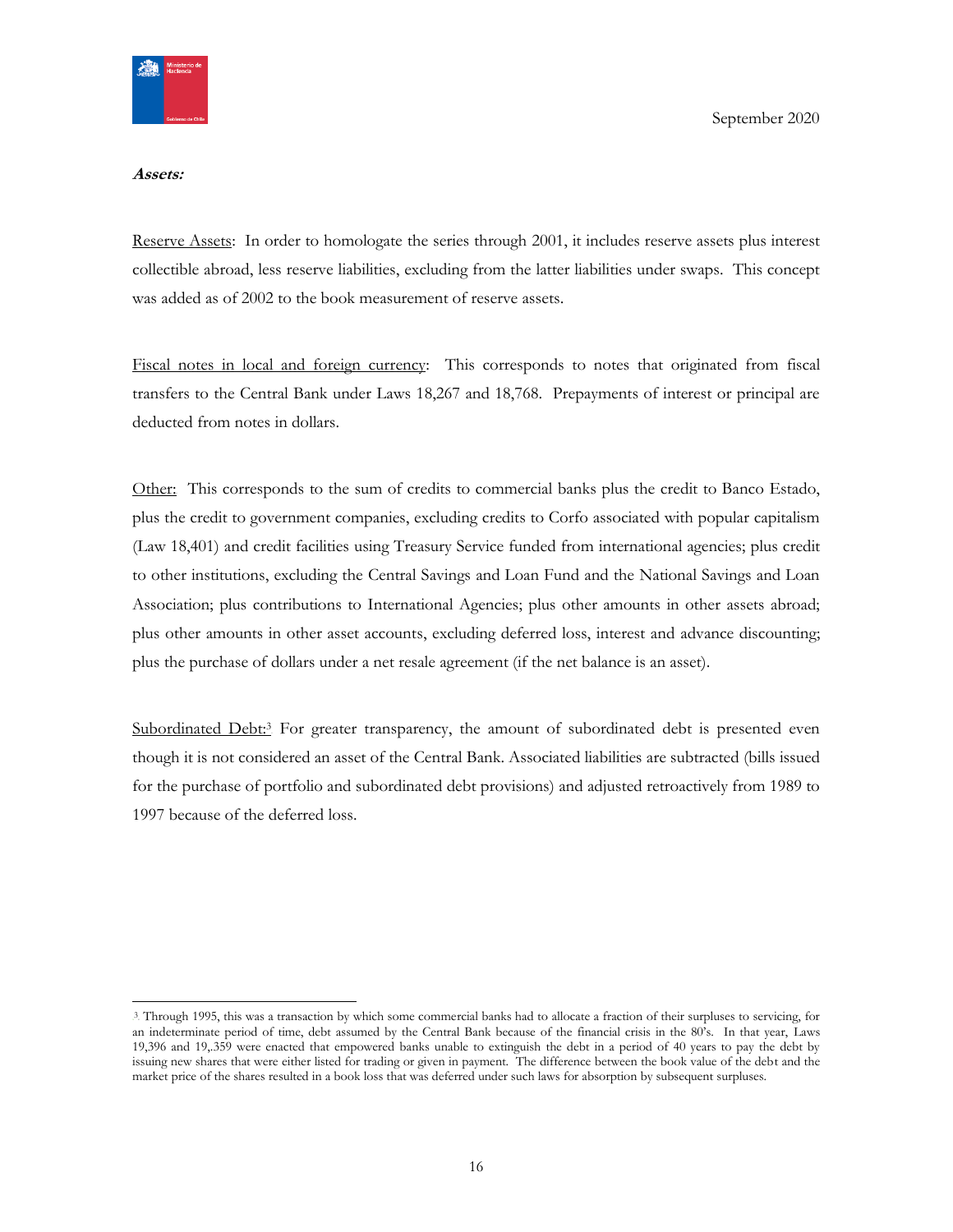

## **Amortizations:**

The amortization program only includes notes on the over-the-counter market. The combined balance is equal to more than 99% of the total. The figures have been obtained from scheduled maturities that include principal and interest so the component of interest to be deducted had to be defined. In the case of notes with coupons, the amount of the respective coupon payment considered as interest has been considered as such, and for instruments that are redeemed with a single payment, the original issue discount has been considered as interest.

The scheduled amortizations exclude interest accrued and not yet serviced, which forms part of the scheduled payments considered to be interest. Moreover, the scheduled payments of principal on notes with coupons do not include the premium or discount balances at which the instruments were placed because coupon rates were used instead of historic placement rates.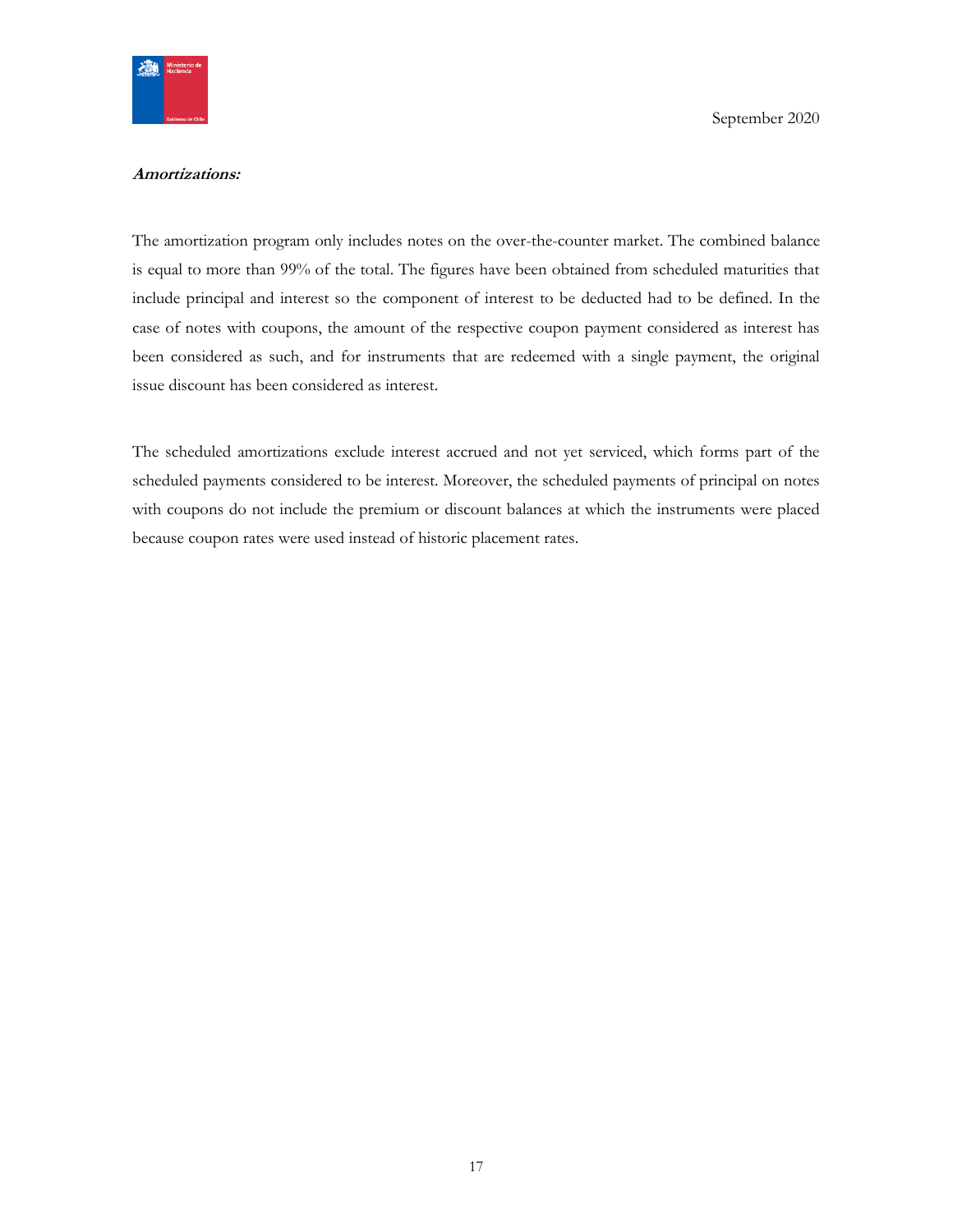

# **APPENDIX 3**

# **Government Company Debt and Guaranteed Debt of the Rest of the Public Sector**

#### **Financial Assets and Liabilities According to Audited Financial Statements**

**Consolidated Government-Owned Companies**

**In millions of pesos at the end of each period**

<span id="page-17-1"></span><span id="page-17-0"></span>

|                                                   | 2009      | 2010      | 2011          | 2012           | 2013       | 2014       | 2015           | 2016       | 2017       | 2018               | 2019       | $sep-20$   |
|---------------------------------------------------|-----------|-----------|---------------|----------------|------------|------------|----------------|------------|------------|--------------------|------------|------------|
| 1. Financial Liabilities                          | 6.041.128 | 6.832.865 | 8.131.773     | 9.026.812      | 10.532.974 | 13.430.636 | 16.071.153     | 15.741.304 | 15.245.334 | 17.661.760         | 20.075.014 | 23.784.223 |
| 1.1 Short Term (a)                                | 631.768   | 697.626   | .269.801      | 1.181.417      | .127.000   | 1.100.174  | 1.342.042      | 1.068.512  | 823.676    | 1.571.637          | 1.869.678  | 1.547.553  |
| $1.2$ Long Term $(b)$                             | 5.407.378 | 6.134.016 | 6.861.898     | 7.845.395      | 9.405.974  | 12.330.462 | 14.729.<br>110 | 14.672.792 | 14.421.658 | 16.090.123         | 18.205.336 | 22.236.670 |
| 1.3 Financial Liabilities with the Government     | 1.982     | 1.223     | 74            | $\Omega$       | $\theta$   |            | $\Omega$       | $\theta$   |            | $\left( 0 \right)$ | $\Omega$   | $\Omega$   |
| 2. Financial Assets (4)                           | 692.479   | 688.005   | 1.301.721     | 1.255.156      | 1.146.806  | 1.608.081  | 1.838.036      | 912.031    | 1.624.360  | 1.896.117          | 1.754.725  | 3.994.900  |
| 3. Net Financial Liabilities: (1) - (2)           | 5.348.649 | 6.144.859 | 6.830.052     | 7.771<br>1.656 | 9.386.168  | 11.822.555 | 14.233.117     | 14.829.273 | 13.620.974 | 15.765.644         | 18.320.289 | 19.789.323 |
| Note:                                             |           |           |               |                |            |            |                |            |            |                    |            |            |
| Financial liabilities excluding debt owed the     |           |           |               |                |            |            |                |            |            |                    |            |            |
| government                                        | 6.039.146 | 6.831.642 | 8.131.<br>700 | 9.026.812      | 10.532.974 | 13.430.636 | 16.071.153     | 15.741.304 | 15.245.334 | 17.661.760         | 20.075.014 | 23.784.223 |
| Net financial liabilities excluding debt owed the |           |           |               |                |            |            |                |            |            |                    |            |            |
| government                                        | 5.346.667 | 6.143.637 | 6.829.978     | 1.656<br>7.77  | 9.386.168  | 1.822.555  | 4.233.1        | 14.829.273 | 13.620.974 | 15.765.644         | 18.320.289 | 19.789.323 |

(a) Includes short-term obligations and the short-term portions of long-term

obligations with banks and financial institutions, bonds and the short-term portion of long-term credits from suppliers.

(b) Includes long-term obligations with banks and financial institutions, bonds, and long-term credits with suppliers.

(c) Excluding deferred tax and income tax. Since 2010, this item corresponds to explicit debt

with the central government. Previously, it corresponded to the item called "payable accounts to related companies".

(d) Including disposable, certificates of deposit, net negotiable securities, financial investment agreements.

(e) Since March 2010 the methodology for data collection was modified, including new companies.

Source: Dipres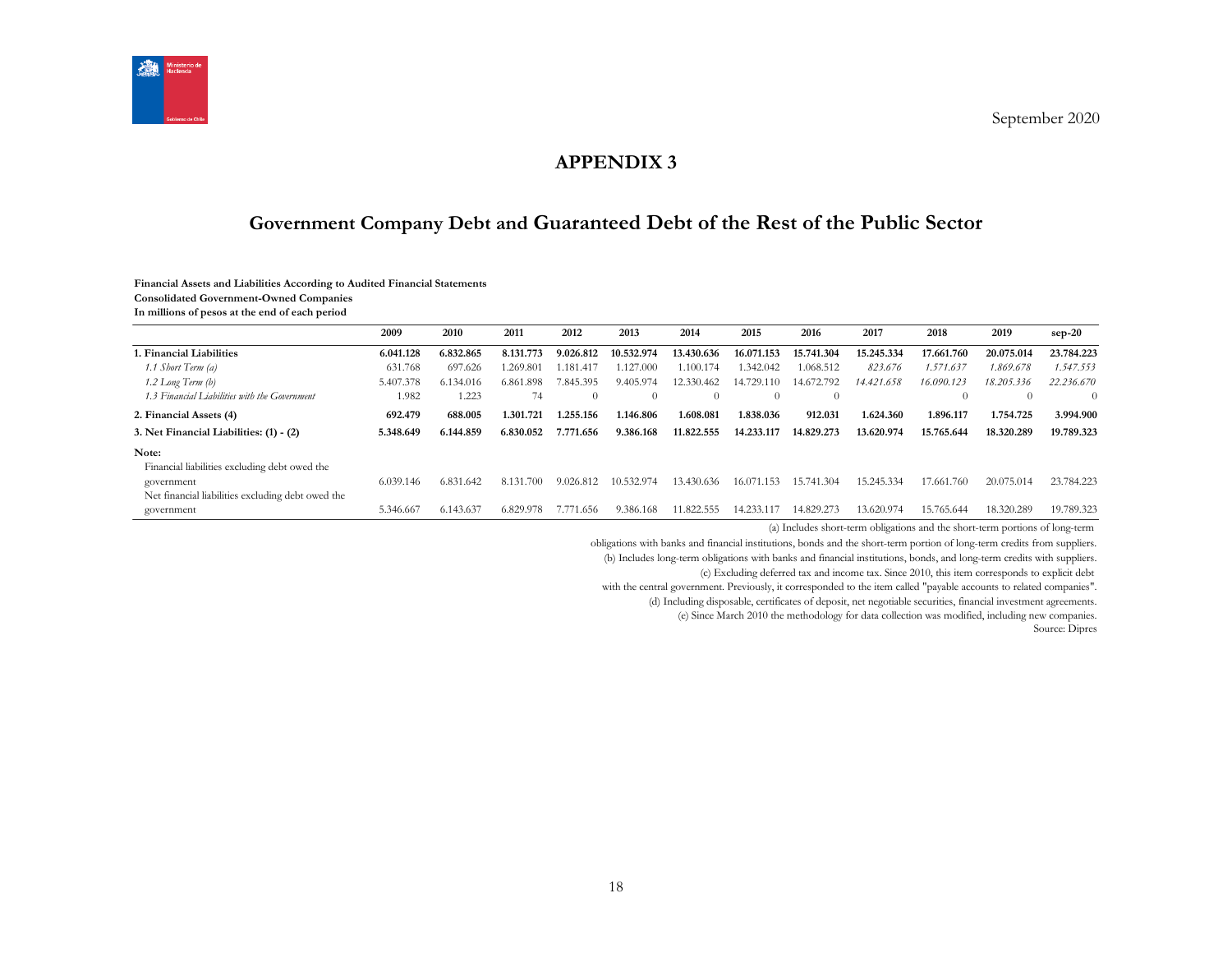

## **Financial Assets and Liabilities According to Audited Financial Statements**

**Consolidated Government-Owned Companies**

**As % of GDP**

|                                                                 | 2009    | 2010    | 2011    | 2012    | 2013    | 2014    | 2015    | 2016    | 2017    | 2018    | 2019    | $sep-20$ |
|-----------------------------------------------------------------|---------|---------|---------|---------|---------|---------|---------|---------|---------|---------|---------|----------|
| 1. Financial Liabilities                                        | 6,2%    | 6,1%    | 6,7%    | 6,9%    | 7,6%    | 9,0%    | 10,1%   | 9,3%    | 8,5%    | 9,2%    | 10,1%   | 12,1%    |
| 1.1 Short Term (a)                                              | 0,7%    | 0.6%    | $1,0\%$ | 0.9%    | 0,8%    | 0,7%    | 0.8%    | 0,6%    | 0,5%    | 0,8%    | 0,9%    | 0,8%     |
| 1.2 Long Term (b)                                               | 5,6%    | 5,5%    | 5,6%    | $6,0\%$ | 6,8%    | 8,3%    | $9,2\%$ | 8,7%    | 8,0%    | 8,4%    | 9,2%    | 11,3%    |
| 1.3 Financial Liabilities with the Government                   | $0.0\%$ | $0.0\%$ | $0.0\%$ | $0,0\%$ | $0,0\%$ | $0.0\%$ | $0.0\%$ | $0,0\%$ | $0.0\%$ | $0,0\%$ | $0,0\%$ | $0,0\%$  |
| 2. Financial Assets (4)                                         | 0,7%    | 0,6%    | 1,1%    | 1,0%    | 0,8%    | $1,1\%$ | 1,2%    | 0,5%    | 0,9%    | 1,0%    | 0,9%    | 2,0%     |
| 3. Net Financial Liabilities: (1) - (2)                         | 5,5%    | 5,5%    | 5,6%    | 6,0%    | 6,8%    | 8,0%    | 8,9%    | 8,7%    | 7,6%    | 8,2%    | 9,2%    | 10,0%    |
| Note:<br>Financial liabilities excluding debt owed the          |         |         |         |         |         |         |         |         |         |         |         |          |
| government<br>Net financial liabilities excluding debt owed the | 6,2%    | 6,1%    | 6,7%    | 6,9%    | 7,6%    | $9,0\%$ | 10,1%   | 9,3%    | 8,5%    | 9,2%    | 10,1%   | 12,1%    |
| government                                                      | 5,5%    | 5,5%    | 5,6%    | 6,0%    | 6,8%    | 8,0%    | 8,9%    | 8,7%    | 7,6%    | 8,2%    | 9,2%    | 10,0%    |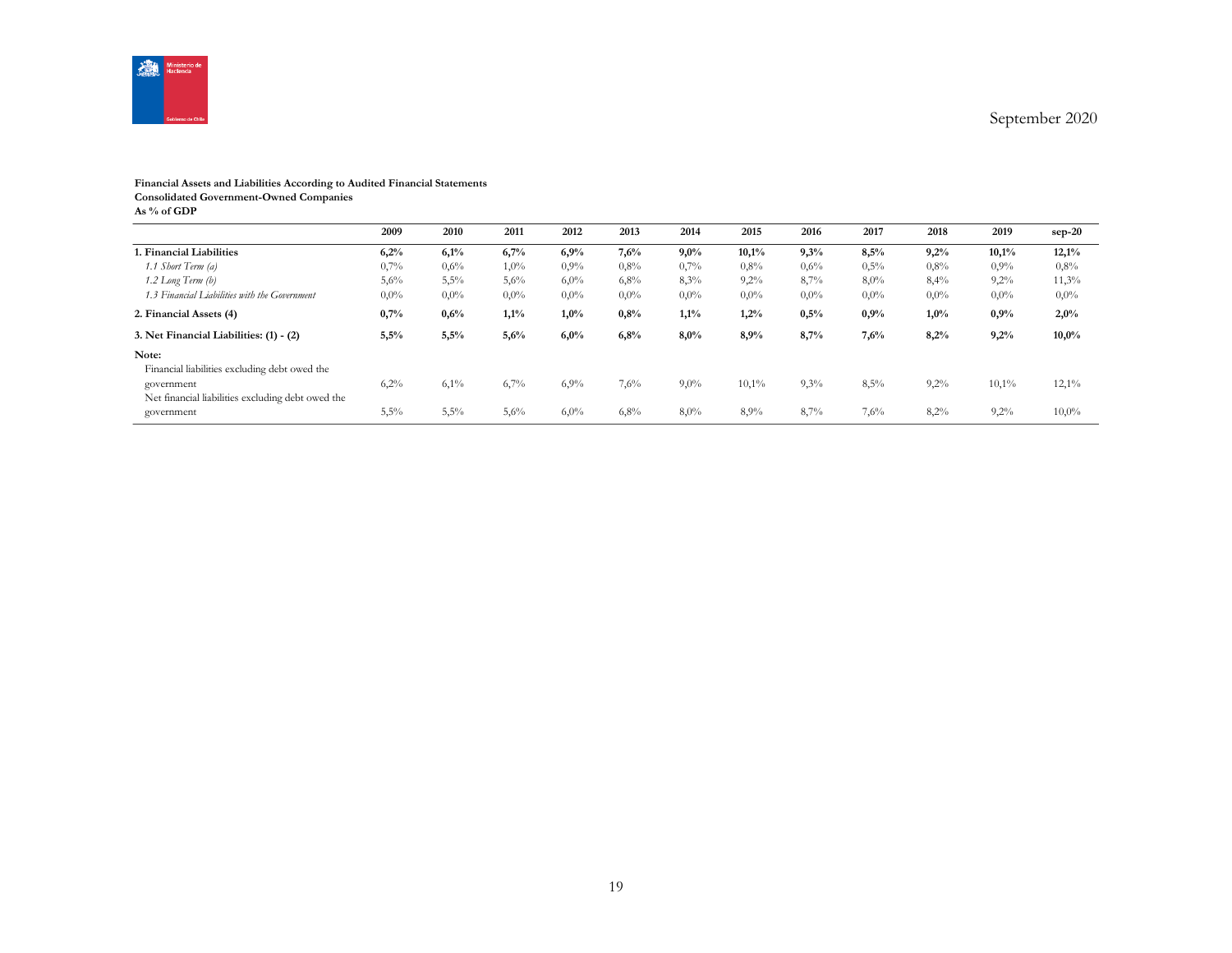

|                              | 2009                       | 2010                     | 2011               | 2012                     | 2013                    | 2014                       | 2015                              | 2016               |                            | 2017 2018          | 2019               | $sep-20$                   |
|------------------------------|----------------------------|--------------------------|--------------------|--------------------------|-------------------------|----------------------------|-----------------------------------|--------------------|----------------------------|--------------------|--------------------|----------------------------|
|                              |                            |                          |                    |                          |                         |                            |                                   |                    |                            |                    |                    |                            |
| CODELCO                      | $\mathbf X$                | $\mathbf X$              | $\mathbf X$        | $\mathbf X$              | $\mathbf X$             | $\mathbf X$                | $\bar{\mathbf{X}}$                | $\mathbf X$        | $\mathbf X$                | $\mathbf X$        | $\mathbf X$        | $\mathbf X$                |
| <b>ENAP</b>                  | $\mathbf X$                | $\mathbf X$              | $\mathbf X$        | $\mathbf X$              | $\mathbf X$             | $\mathbf X$                | $\mathbf X$                       | X                  | $\mathbf X$                | X                  | $\mathbf X$        | $\mathbf X$                |
| <b>ENAMI</b>                 | $\mathbf X$                | $\bar{\mathbf{X}}$       | $\bar{\mathbf{x}}$ | $\bar{\mathbf{X}}$       | $\bar{\mathbf{x}}$      | $\bar{\mathbf{X}}$         | $\bar{X}$                         | $\bar{x}$          | $\mathbf X$                | $\bar{X}$          | X                  | $\mathbf X$                |
| Empresas portuarias          |                            |                          |                    |                          |                         |                            |                                   |                    |                            |                    |                    |                            |
| Emporchi<br>Arica            |                            |                          |                    |                          |                         |                            |                                   |                    |                            |                    |                    |                            |
|                              | $\mathbf X$                | $\mathbf X$              | $\mathbf X$        | $\mathbf X$              | $\mathbf X$             | $\mathbf X$                | $\mathbf X$                       | $\mathbf X$        | $\mathbf X$                | $\mathbf X$        | $\mathbf X$        | $\mathbf X$                |
| Iquique                      | $\bar{\mathbf{X}}$         | $\bar{\mathbf{X}}$       | $\bar{\mathbf{x}}$ | $\bar{\mathbf{X}}$       | $\bar{\mathbf{x}}$      | $\bar{\mathbf{X}}$         | $\bar{\mathbf{x}}$                | $\bar{X}$          | $\mathbf X$                | $\mathbf X$        | $\bar{\mathbf{x}}$ | $\bar{\mathbf{X}}$         |
| Antofagasta<br>Coquimbo      | $\mathbf X$<br>$\mathbf X$ | $\mathbf X$<br>$\bar{X}$ | $\mathbf X$<br>X   | $\mathbf X$<br>$\bar{X}$ | X<br>$\bar{\mathbf{X}}$ | $\mathbf X$<br>$\mathbf X$ | $\mathbf X$<br>$\bar{\mathbf{X}}$ | $\mathbf X$<br>X   | $\mathbf X$<br>$\mathbf X$ | $\mathbf x$<br>X   | X<br>X             | $\mathbf X$<br>$\mathbf X$ |
| Valaparaíso                  | $\bar{\mathbf{X}}$         | $\bar{\mathbf{X}}$       | $\bar{X}$          | $\bar{\mathbf{X}}$       | $\bar{\mathbf{x}}$      | $\bar{\mathbf{X}}$         | $\bar{\mathbf{x}}$                | $\bar{\mathbf{x}}$ | $\mathbf X$                | $\bar{\mathbf{X}}$ | $\bar{\mathbf{x}}$ | $\bar{\mathbf{X}}$         |
| San Antonio                  | $\mathbf X$                | $\mathbf X$              | X                  | $\mathbf X$              | $\mathbf X$             | $\mathbf X$                | $\mathbf X$                       | $\mathbf X$        | $\mathbf X$                | $\mathbf X$        | $\mathbf X$        | $\mathbf X$                |
| San Vicente Talcahuano       | $\bar{\mathbf{x}}$         | $\bar{\mathbf{x}}$       | $\bar{\mathbf{x}}$ | $\mathbf X$              | $\bar{\mathbf{x}}$      | $\mathbf X$                | $\bar{\mathbf{x}}$                | $\bar{\mathbf{x}}$ | $\mathbf X$                | $\mathbf X$        | $\mathbf X$        | $\mathbf X$                |
| <b>Puerto Montt</b>          | $\mathbf X$                | $\mathbf X$              | $\mathbf X$        | $\mathbf X$              | $\mathbf X$             | $\mathbf X$                | $\mathbf X$                       | $\mathbf X$        | $\mathbf X$                | $\mathbf X$        | $\mathbf X$        | $\mathbf X$                |
| Chacabuco                    | $\mathbf X$                | $\mathbf X$              | $\bar{\mathbf{x}}$ | $\mathbf X$              | $\bar{\mathbf{x}}$      | $\mathbf X$                | $\bar{\mathbf{x}}$                | $\bar{\mathbf{x}}$ | $\mathbf X$                | $\bar{\mathbf{x}}$ | $\mathbf x$        | $\bar{\mathbf{x}}$         |
| Austral                      | $\mathbf X$                | $\mathbf X$              | $\bar{X}$          | $\mathbf X$              | $\bar{\mathbf{X}}$      | $\mathbf X$                | $\bar{\mathbf{X}}$                | $\bar{X}$          | $\mathbf X$                | $\bar{X}$          | X                  | $\mathbf X$                |
| <b>Empresas Sanitarias</b>   |                            |                          |                    |                          |                         |                            |                                   |                    |                            |                    |                    |                            |
| <b>ECONSSA</b>               | $\mathbf X$                | $\mathbf X$              | $\bar{X}$          | $\mathbf X$              | $\mathbf X$             | $\mathbf X$                | $\bar{\mathbf{X}}$                | $\mathbf X$        | $\mathbf X$                | $\mathbf X$        | $\bar{\mathbf{x}}$ | $\mathbf X$                |
| <b>ESSAT</b>                 |                            |                          |                    |                          |                         |                            |                                   |                    |                            |                    |                    |                            |
| <b>ESSAN</b>                 |                            |                          |                    |                          |                         |                            |                                   |                    |                            |                    |                    |                            |
| <b>EMSSAT</b>                |                            |                          |                    |                          |                         |                            |                                   |                    |                            |                    |                    |                            |
| <b>ESSCO</b>                 |                            |                          |                    |                          |                         |                            |                                   |                    |                            |                    |                    |                            |
| <b>ESVAL</b>                 |                            |                          |                    |                          |                         |                            |                                   |                    |                            |                    |                    |                            |
| <b>ESSEL</b>                 |                            |                          |                    |                          |                         |                            |                                   |                    |                            |                    |                    | $\overline{a}$             |
| <b>ESSAM</b>                 |                            |                          |                    |                          |                         |                            |                                   |                    |                            |                    |                    |                            |
| <b>ESSBIO</b>                |                            |                          |                    |                          |                         |                            |                                   |                    |                            |                    |                    |                            |
| <b>ESSAR</b>                 |                            |                          |                    |                          |                         |                            |                                   |                    |                            |                    |                    |                            |
| <b>ESSAL</b>                 |                            |                          |                    |                          |                         |                            |                                   |                    |                            |                    |                    | $\overline{a}$             |
| <b>EMSSAT</b>                |                            |                          |                    |                          |                         |                            |                                   |                    |                            |                    |                    |                            |
| <b>ESMAG</b>                 |                            |                          |                    |                          |                         |                            |                                   |                    |                            |                    |                    |                            |
| <b>EMOS</b>                  | $\overline{a}$             | $\overline{a}$           | Ĭ.                 | ÷,                       | $\overline{a}$          | L,                         | Ĭ.                                | $\overline{a}$     | ÷,                         | $\overline{a}$     | J.                 | L,                         |
| EFE                          | $\mathbf X$                | X                        | X                  | $\mathbf X$              | $\mathbf X$             | $\mathbf X$                | $\mathbf X$                       | X                  | $\mathbf X$                | X                  | X                  | $\mathbf X$                |
| Correos                      | $\mathbf X$                | $\bar{\mathbf{x}}$       | $\bar{\mathbf{x}}$ | $\mathbf X$              | $\bar{\mathbf{x}}$      | $\bar{X}$                  | $\bar{\mathbf{x}}$                | $\bar{\mathbf{x}}$ | $\mathbf x$                | $\mathbf X$        | $\bar{X}$          | $\bar{X}$                  |
| Metro                        | $\mathbf X$                | $\mathbf X$              | X                  | $\mathbf X$              | $\mathbf X$             | $\mathbf X$                | $\mathbf X$                       | X                  | $\mathbf X$                | X                  | X                  | $\mathbf X$                |
| Polla                        | $\bar{\mathbf{x}}$         | $\bar{\mathbf{x}}$       | $\bar{\mathbf{x}}$ | $\bar{\mathbf{X}}$       | $\bar{\mathbf{x}}$      | $\bar{\mathbf{x}}$         | $\bar{\mathbf{x}}$                | $\bar{X}$          | $\bar{\mathbf{x}}$         | $\bar{\mathbf{x}}$ | $\bar{x}$          | $\bar{\mathbf{X}}$         |
| ZOFRI                        | $\mathbf X$                | $\mathbf X$              | X                  | $\mathbf X$              | $\mathbf X$             | $\mathbf X$                | $\mathbf X$                       | $\mathbf X$        | $\mathbf X$                | $\mathbf X$        | X                  | $\mathbf X$                |
| <b>ENACAR</b>                | $\mathbf X$                | $\mathbf X$              | $\bar{\mathbf{x}}$ | $\mathbf X$              | $\bar{\mathbf{x}}$      | $\mathbf X$                | $\bar{\mathbf{x}}$                | X                  |                            |                    |                    |                            |
| <b>EMAZA</b>                 | X                          | $\mathbf X$              | X                  | $\mathbf X$              |                         |                            |                                   |                    |                            |                    |                    |                            |
| <b>SACOR</b>                 | $\mathbf X$                | X                        | X                  | $\mathbf X$              | $\mathbf X$             | $\mathbf X$                | $\mathbf X$                       | $\mathbf X$        | $\mathbf X$                | X                  | X                  | $\mathbf X$                |
| <b>COTRISA</b>               | $\mathbf X$                | $\mathbf X$              | $\bar{X}$          | $\mathbf X$              | $\mathbf X$             | $\mathbf X$                | $\bar{\mathbf{X}}$                | $\bar{X}$          | $\mathbf X$                | $\mathbf X$        | $\mathbf X$        | $\mathbf X$                |
| La Nación                    | $\mathbf X$                | X                        | X                  | $\mathbf X$              | $\mathbf X$             | $\mathbf X$                | $\mathbf X$                       | X                  | $\mathbf X$                | X                  | X                  | X                          |
| Puerto Madero                |                            | $\mathbf X$              | $\bar{X}$          | $\mathbf X$              | $\mathbf X$             | $\mathbf X$                | $\bar{\mathbf{X}}$                | $\mathbf X$        | $\mathbf X$                | $\mathbf X$        | X                  | $\mathbf X$                |
| <b>SASIPA</b>                | $\mathbf X$                | $\mathbf X$              | X                  | $\mathbf X$              | $\mathbf X$             | $\mathbf X$                | $\mathbf X$                       | $\mathbf X$        | $\mathbf X$                | $\mathbf X$        | $\mathbf X$        | $\mathbf X$                |
| <b>TV Nacional</b>           | $\mathbf X$                | $\mathbf X$              | $\mathbf X$        | $\mathbf X$              | $\mathbf X$             | $\mathbf X$                | $\mathbf X$                       | X                  | $\mathbf X$                | X                  | $\mathbf X$        | $\mathbf X$                |
| Asmar                        |                            | $\mathbf X$              | $\bar{\mathbf{x}}$ | $\bar{\mathbf{X}}$       | $\bar{\mathbf{x}}$      | $\bar{\mathbf{x}}$         | $\bar{\mathbf{X}}$                | $\bar{X}$          | $\bar{\mathbf{x}}$         | $\mathbf X$        | $\bar{\mathbf{x}}$ | $\bar{\mathbf{x}}$         |
| Enaer                        |                            | $\mathbf X$              | X                  | $\mathbf X$              | $\mathbf X$             | $\mathbf X$                | $\mathbf X$                       | $\mathbf X$        | $\mathbf X$                | $\mathbf X$        | X                  | $\mathbf X$                |
| Famae                        |                            | $\mathbf X$              | $\bar{\mathbf{x}}$ | $\mathbf X$              | $\mathbf X$             | $\mathbf X$                | $\bar{\mathbf{x}}$                | $\rm X$            | $\mathbf X$                | $\mathbf X$        | $\mathbf x$        | $\mathbf X$                |
| Casa de Moneda S.A.          |                            | $\mathbf X$              | X                  | $\mathbf X$              | $\mathbf X$             | $\mathbf X$                | $\mathbf X$                       | X                  | $\mathbf X$                | $\mathbf X$        | X                  | $\mathbf X$                |
| <b>Empresas Privatizadas</b> |                            |                          |                    |                          |                         |                            |                                   |                    |                            |                    |                    |                            |
| <b>EDELAYSEN</b>             |                            | ÷                        | Ĭ.                 | ÷                        | $\overline{a}$          | ÷,                         | ÷                                 | ÷                  | ÷                          | ÷                  | Ĭ.                 | Ē,                         |
| <b>EDELNOR</b>               | $\overline{a}$             | ÷,                       | L,                 | ÷,                       | L,                      | L,                         | L,                                | $\overline{a}$     | ÷,                         | L,                 | $\overline{a}$     | $\overline{a}$             |
| <b>COLBUN</b>                |                            | -                        | ÷,                 | -                        | -                       | $\overline{a}$             | ÷                                 | -                  | ÷                          | -                  |                    | ÷                          |
| <b>ENDESA</b>                | $\overline{a}$             | $\overline{a}$           | L,                 | L,                       | $\overline{a}$          | $\overline{a}$             | $\overline{a}$                    | $\overline{a}$     | ÷,                         | $\overline{a}$     | $\overline{a}$     | $\overline{a}$             |
| TRANSMARCHILAY               | $\overline{a}$             | ÷                        | Ĭ.                 | ÷,                       | $\overline{a}$          | ÷,                         | ÷                                 | ÷                  | Ĭ.                         | ÷                  | $\overline{a}$     | ÷                          |

**Sources of Financial Statement Data for Government and Privatized Companies**

Privatized companies are not included in the consolidated figures for government-owned companies from the time of their privatization. ( ): the company does not exist or existed.

(-): companies that were public enterprises but now they are private companies or otherwise.

(N/I): No information, although the company exists or existed.

In 1989 ESVAL was created as an anonymous corporation.

In 1990 Servicio de Obras Sanitarias was converted into 11 regional anonymous corporations.

In 1990 the General Management of Metro was converted to Empresa de Transporte de Pasajeros METRO S.A.

In 1998 EMPORCHI was divided into 10 autonomous, anonymous port companies.

ESSAN S. A. has included the financial statements of ESSAT, EMSSAT, ESSCO, ESSAM, ESSAR, EMSSA, ESMAG and ESSAN since September 2004. Source: Dipres.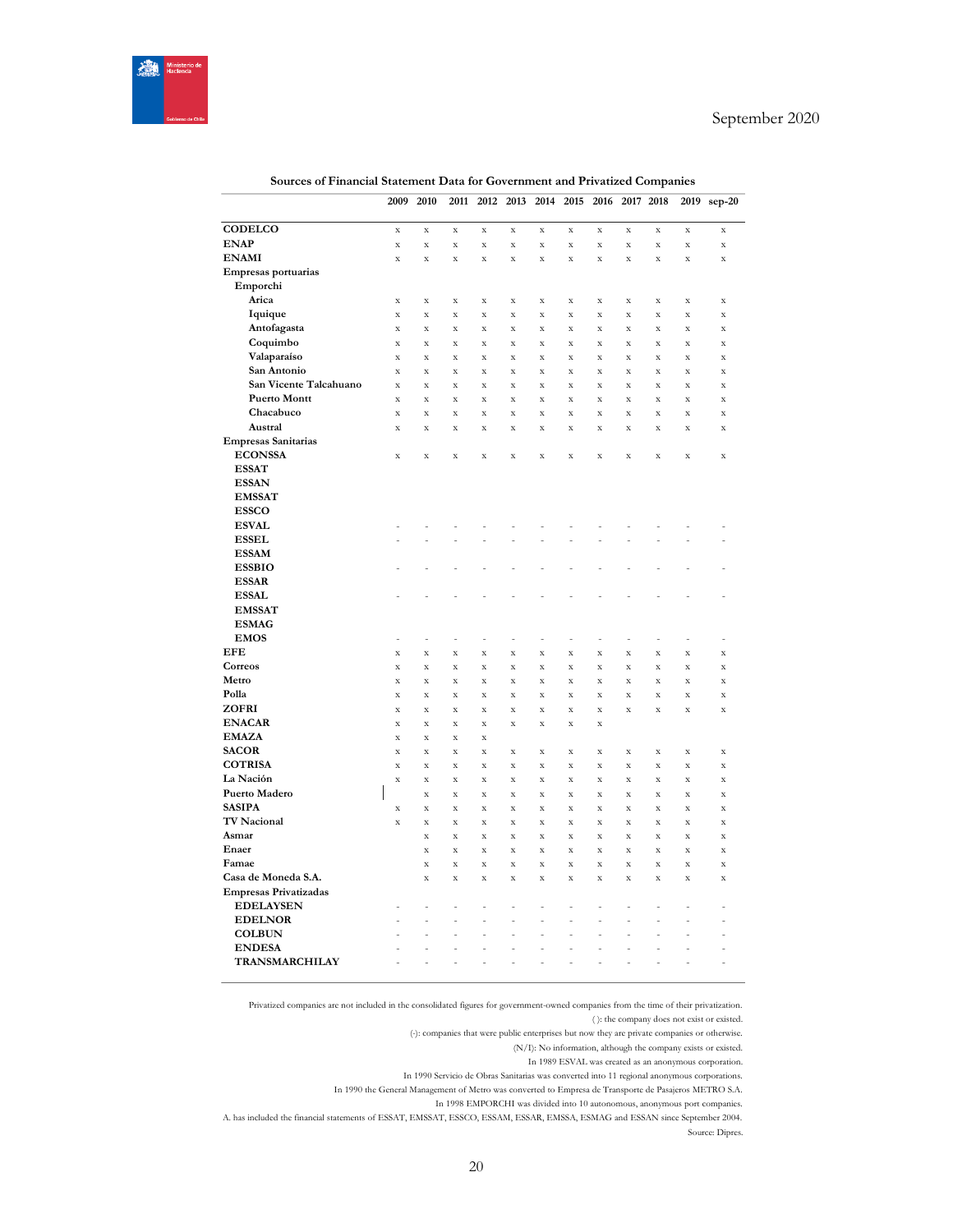September 2020



#### **Public Sector Debt Guaranteed by the Treasury In millions of pesos**

|                                 | 2009     | 2010      | 2011      | 2012      | 2013      | 2014      | 2015      | 2016      | 2017      | 2018      | 2019      | $sep-20$  |
|---------------------------------|----------|-----------|-----------|-----------|-----------|-----------|-----------|-----------|-----------|-----------|-----------|-----------|
| <b>1. TOTAL GUARANTEED DEBT</b> | .594.356 | 1.842.616 | .856.561  | 1.418.510 | 1.753.443 | 1.811.374 | 1.711.965 | 2.653.008 | 2.977.046 | 3.219.407 | 3.547.247 | 3.635.352 |
| 1.1 Domestic Debt (a)           | .318.907 | 1.582.340 | 1.617.307 | .196.913  | 1.535.061 | 1.595.340 | .645.076  | 2.609.414 | 2.977.046 | 3.219.407 | 3.547.247 | 3.635.352 |
| 1.2 Foreign Debt                | 275.449  | 260.276   | 239.254   | 221.597   | 218.382   | 216.034   | 66.890    | 43.593    |           |           |           |           |
| 1.2.1 The Central Bank of Chile |          |           |           |           |           |           |           |           |           |           |           |           |

(a) Includes debt of the financial and non-financial system. The guaranteed debt of privatized companies was not included

p: preliminary figures

Source: The Treasury

#### **Public Sector Debt Guaranteed by the Treasury**

| As $%$ of GDP                   |      |             |         |         |         |         |         |         |         |         |         |          |
|---------------------------------|------|-------------|---------|---------|---------|---------|---------|---------|---------|---------|---------|----------|
|                                 | 2009 | <b>2010</b> | 2011    | 2012    | 2013    | 2014    | 2015    | 2016    | 2017    | 2018    | 2019    | $sep-20$ |
| <b>1. TOTAL GUARANTEED DEBT</b> | 1,6% | 1,7%        | 1,5%    | 1,1%    | 1,3%    | 1,2%    | 1,1%    | 1,6%    | 1.7%    | 1,7%    | 1,8%    | 1,8%     |
| 1.1 Domestic Debt (a)           | 1,4% | 1,4%        | 1,3%    | $0.9\%$ | $1,1\%$ | 1,1%    | 1,0%    | 1,5%    | $1.7\%$ | 1,7%    | 1,8%    | 1,8%     |
| 1.2 Foreign Debt                | 0,3% | $0.2\%$     | 0,2%    | 0,2%    | 0,2%    | 0,1%    | $0.0\%$ | 0,0%    | $0.0\%$ | $0.0\%$ | $0.0\%$ | $0,0\%$  |
| 1.2.1 The Central Bank of Chile | 0,0% | $0.0\%$     | $0,0\%$ | $0.0\%$ | $0.0\%$ | $0.0\%$ | $0.0\%$ | $0.0\%$ | $0.0\%$ | $0.0\%$ | $0.0\%$ | $0.0\%$  |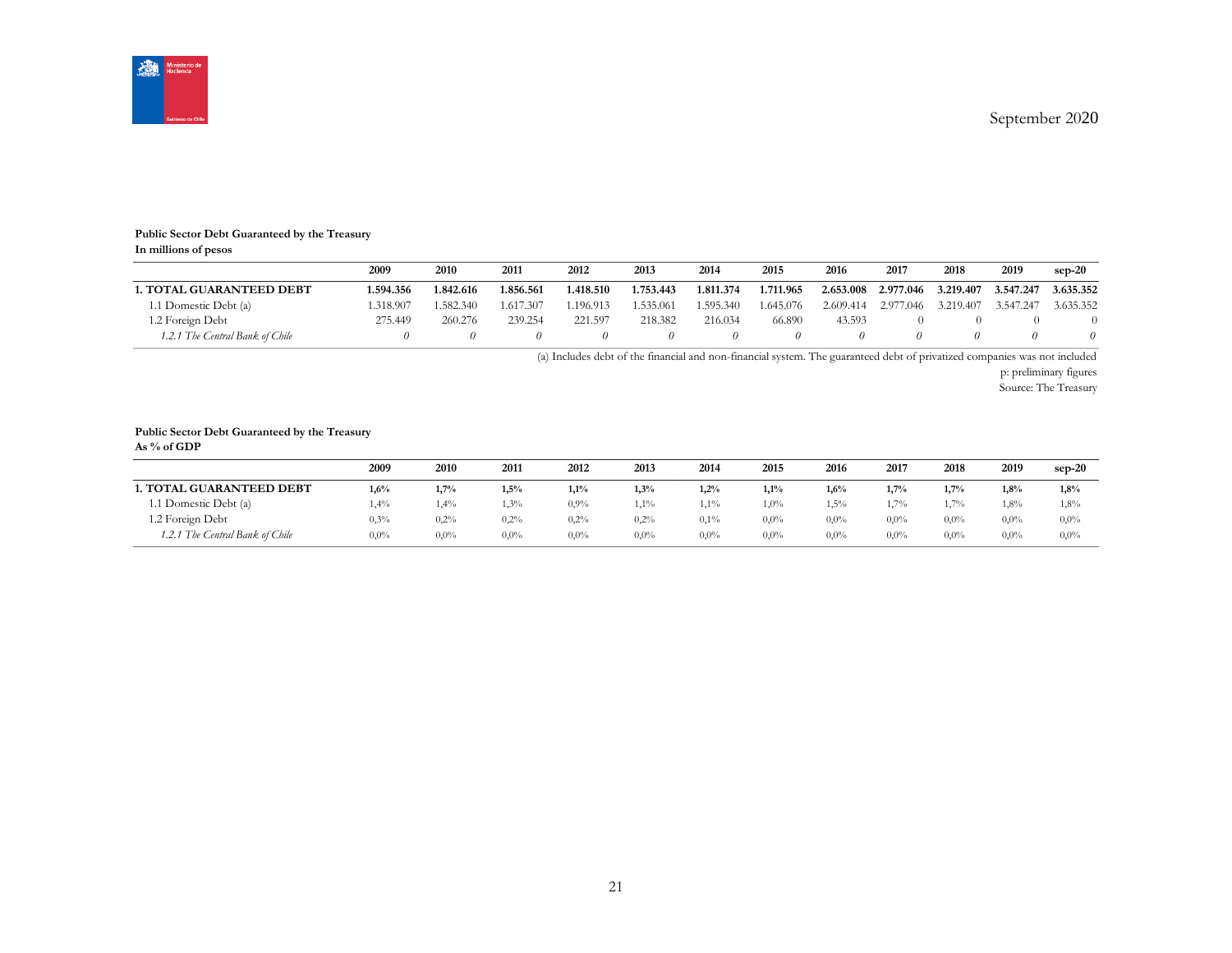<span id="page-21-0"></span>

# <span id="page-21-1"></span>**APPENDIX 4**

# **Recognition Bonds**

Recognition bonds are an obligation of the Chilean State owed to future pensioners, which will come due as they retire. This financial instrument therefore makes explicit the debt owed to workers who formerly contributed into the old social security system.

These obligations are not conceptually different from other social security obligations in other countries. The practical difference is that in most countries, these obligations are accumulated as future spending commitments through a social security system that are not recorded in the accounting. This is what has been commonly called the implicit social security debt of nations.

Virtually no country, either developed or developing, records social security commitments or implicit social security debt as part of the public debt.

The Recognition Bond is calculated as the necessary principal for the affiliate, who changed over from the old system, to receive a pension equal to 80% of the pensionable salary earned between September 1978 and 1979, save exceptions, multiplied by the proportion of his or her active life during which he paid into the old system. This amount is compounded at a real rate of 4% annually from the time of the change to the new pension system.

When the beneficiaries meet the requirements for retirement, the bonds are redeemed by the Pension Fund Managers (AFP). The Government, through the Social Security Institute (in Spanish, IPS), ex Social Security Normalization Institute (in Spanish, INP), transfers a lump sum that is recorded as below-the-line financing in the new presentation of the fiscal figures of the Central Government. This redeemed bond is added to the affiliate's individual capitalization fund and used to create a future pension flow in any of the possible modalities.